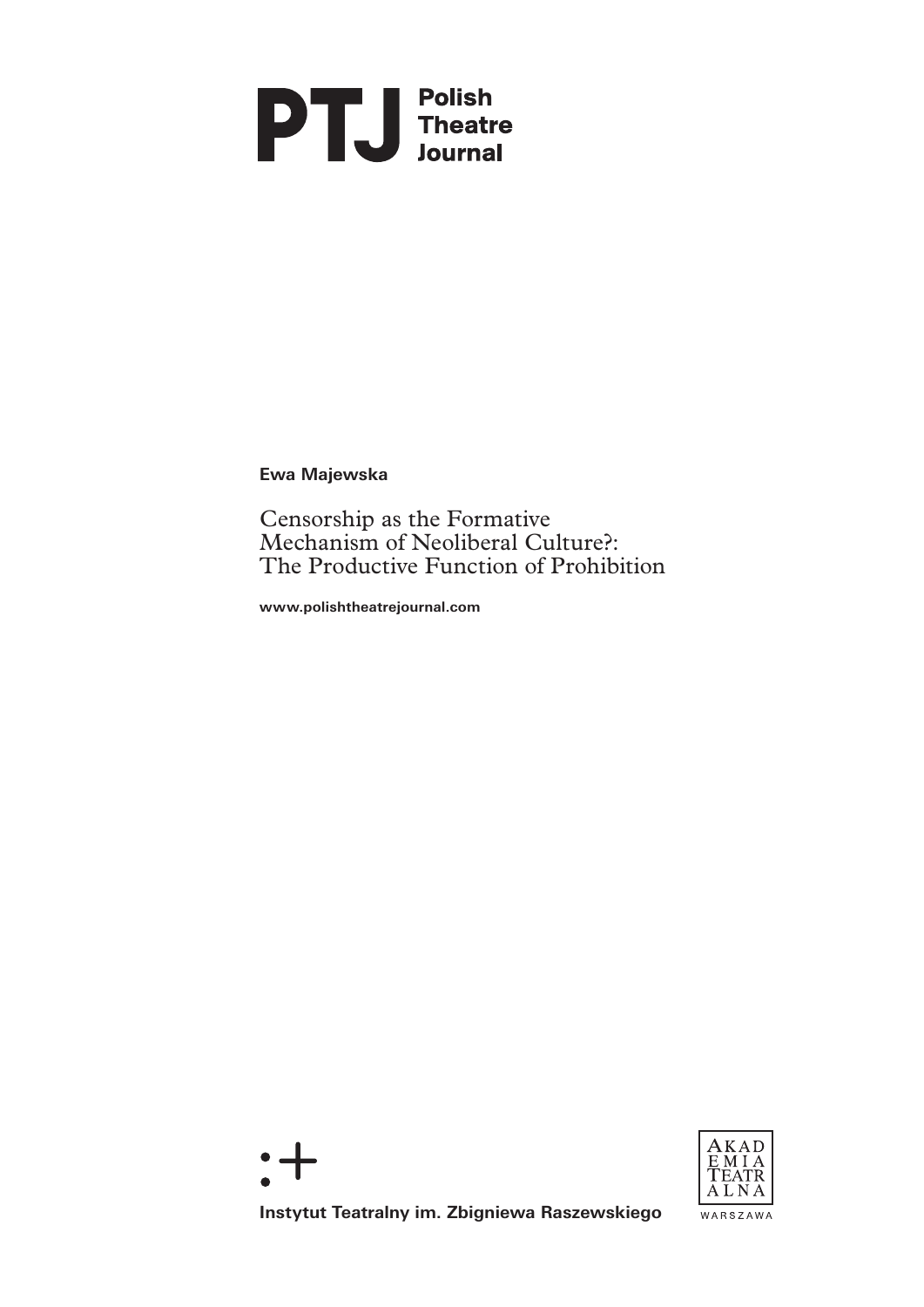## **Ewa Majewska**

## Censorship as the Formative Mechanism of Neoliberal Culture?: The Productive Function of Prohibition

Censorship is a productive form of power:

it is not merely privative, but formative as well.<sup>1</sup>

– Judith Butler

In Poland today, censorship is a topic revived in several contexts - theatre is only one of them, but may be the most spectacular. Protests against *Klątwa* [*The Curse*], production directed by Olivier Frjlic at the Powszechny Theatre in Warsaw, the cancelling of planned productions in Kraków, Poznań and other cities, a contest for theatre-director positions thrown open in Wrocław, Bydgoszcz, Warsaw and other cities - these incidents contribute to an alarming image of Polish theatre at risk of various forms of censorship.<sup>2</sup> On the other hand, though, the community affiliated with these specific institutions and, at times, the general Polish theatre audience engage in actions supporting threatened productions, artists and institutions, as was clearly visible in the case of events related to the Rodrigo Garcia production in Poznań in 2014 of his *Golgota Picnic*, which will be discussed below. Given such situations, growing interest in issues of censorship and its various contemporary forms seems obvious, as does the political agency of theatre, its vulnerability and activity, etc.

In summer 2016, the theatre journal *Dialog* published a text by Maciej Nowak, a prominent figure in Polish public life and its theatre community, in which Nowak presented his project of 'popular theatre'.3 I read of this project with great emotion. At first impulse, it even seemed an interesting attempt at resolving the stalemate and schism faced by contemporary Polish theatre, which has been attacked and censored for

<sup>1</sup> Judith Butler, *Excitable Speech: A Politics of the Performative* (New York: Routledge, 1997), 133.

<sup>2</sup> See *Polska Golgota Picnic*, eds. Agata Adamiecka-Sitek, Iwona Kurz (Warsaw: Instytut Teatralny im. Zbigniewa Raszewskiego, Wydawnictwo Krytyki Politycznej, 2015); also Agata Adamiecka-Sitek, Iwona Kurz, 'Democracy. Do It Yourself', *Polish Theatre Journal* , 2 (2016), http://www.polishtheatrejournal.com/index.php/ptj/ article/view/67/377 [accessed 10 May 2017]; Antoni Michnik, 'Golgota Picnic and the Framework of Public Discourse: Performing Democracy and Managing Social Indignation', *Polish Theatre Journal* 2016, 2, http://www.polishtheatrejournal.com/ index.php/ptj/article/view/75/322 [accessed 10 May 2017].

<sup>3</sup> Maciej Nowak, 'My, czyli nowy teatr publiczny', *Dialog*, 6–7 (2016).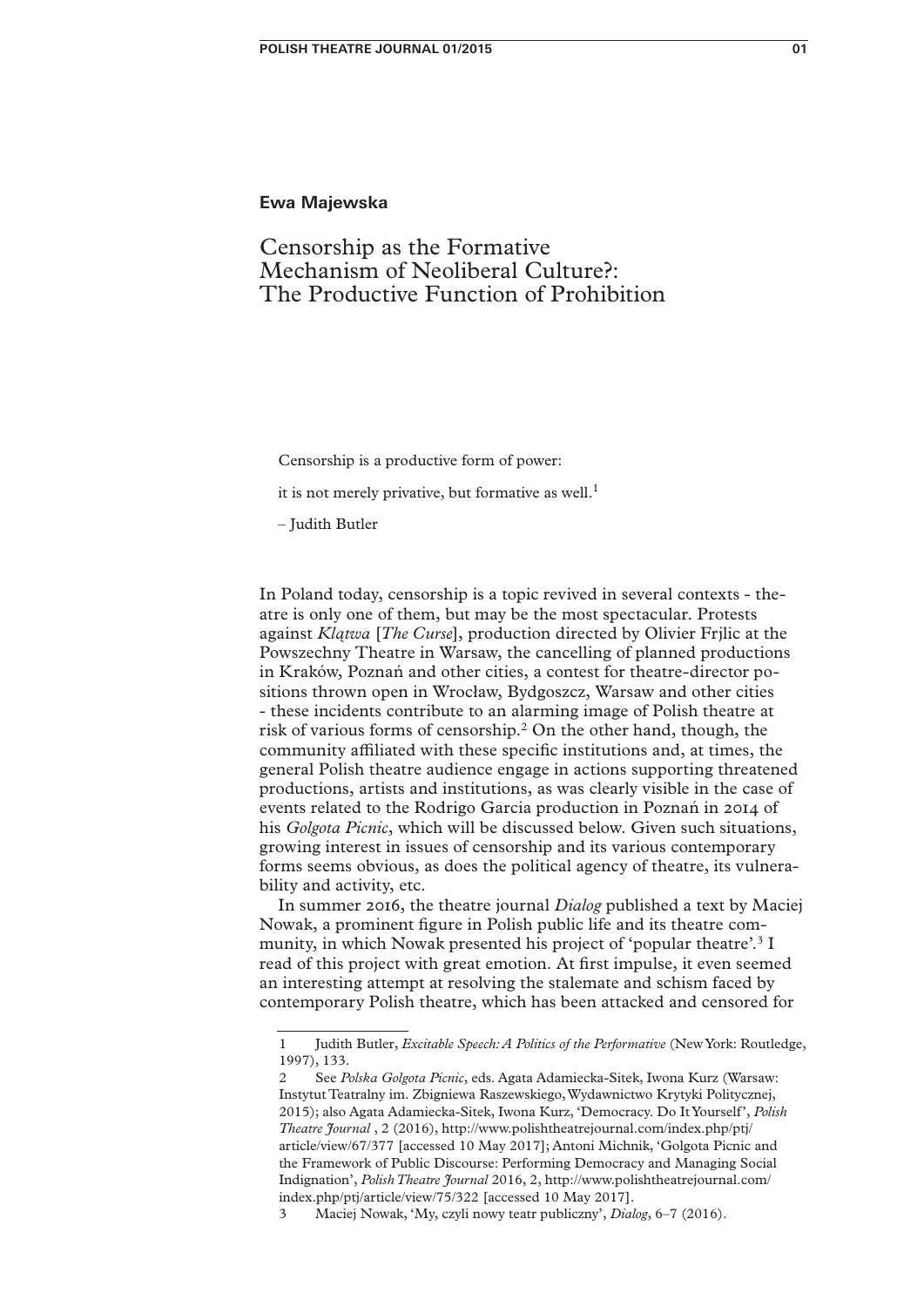an alleged iconoclasm on one hand, while on the other it is criticised for conservative and rather classical repertoire choices, means of expression and methods. Nowak, the former director of the Wybrzeże Theatre in Gdańsk, and the Theatre Institute in Warsaw and now artistic director of the Polski Theatre in Poznań, to name several functions he's performed, calls for opening theatre to the widest possible audience, understood in egalitarian terms. In my opinion, Nowak's proposal is important especially because it offers a self-critical, reflective and also progressive approach to culture, while at the same time inviting discussion on ways in which theatre may become an element of the common sphere.

This proposal is, however, based on oppositions and divisions that must be transcended if we are to find a solution to the deadlock Nowak notes. By perceiving theatre as a space providing these kinds of experiences to its audiences, carefully separated from its workers, Nowak repeats precisely the contradiction which must be destroyed in contemporary theatre and which is fundamental for the formation of the real 'public theatre' he describes in his article. Though the competence and cultural capital of people working in theatres often constitute necessary resources for building a meaningful repertoire, we can still speculate on whether that capital is totally absent on the part of the audience and, especially, whether theatre as a public commons can remain founded on the division between artists and their audience. We should remember that the oldest theatre in Rome, Teatro Valle, occupied in recent years, became a pretext for renegotiating the notion of property and the common good. Its occupation, by the Teatro Valle foundation, led to acknowledgement of theatre as a common good, effectively preventing its privatization, destruction and deepening gentrification of the city.4 By sustaining the rigid institutional division between the state as the patron, theatre as the provider of art and audience as its passive consumers, Nowak's article does not, in fact, offer any new formula for theatre. However – and in my opinion this is important – his input initiates a discussion which I believe may take an interesting turn, and in this sense it seems valuable.

Nowak's proposal, despite all its limitations, is a part of an ongoing debate over recent years concerning the public sphere and its institutions, which has been especially important for Antonio Negri and Michael Hardt, along with public institutions discussed by Gerald Raunig and Krystian Szadkowski, and more general issues of the public sphere, counter-audience and community discussed for years by Habermas, Fraser, Kluge, Negt, and in Poland by Nawratek, Pluciński, Marzec and in part by me.<sup>5</sup> In my opinion, the problem of censorship

<sup>4</sup> Gerald Raunig, 'Occupy the Theater, Molecularize the Museum! Inventing the (Art) Institution of the Commons', in *Truth Is Concrete: A Handbook for Artistic Strategies in Real Politics*, ed. Florian Malzacher (Berlin: Sternberg Press, 2014). Other authors write about the occupation of Teatro Valle in this volume. See Igor Stokfiszewski,

<sup>5</sup> See Antonio Negri, Judith Revel, *Commons in Revolt*, http://www.uninomade. org/commoninrevolt/ [accessed on 12 July 2011]; *O miejskiej sferze publicznej*, eds. Marek Nowak, Przemysław Pluciński (Kraków: Korporacja Ha!Art, 2011); Krzysztof Nawratek, *Dziury w całym. Wstęp do miejskich rewolucji* (Warsaw: Wydawnictwo Krytyki Politycznej, 2012); Ewa Majewska, *Sztuka jako pozór? Cenzura i inne formy upolitycznienia kultury* (Kraków: Korporacja Ha!Art, 2013); Krystian Szadkowski, *Uniwersytet jako dobro wspólne* (Warsaw: Wydawnictwo PWN, 2015; Wiktor Marzec,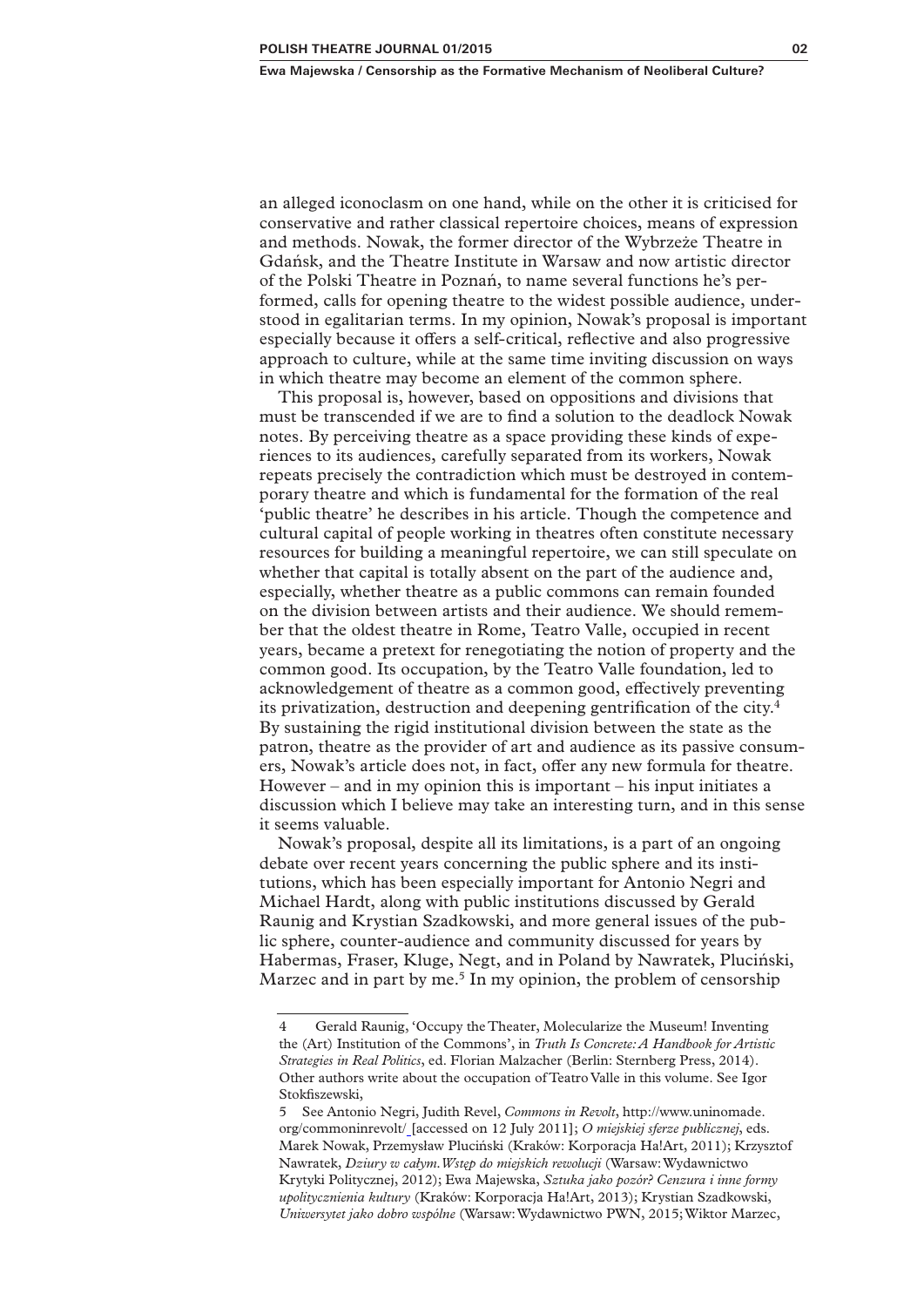and artistic freedom should be considered in precisely this wide context of public and common spheres, otherwise it may become bogged down by classic liberal or neoliberal absolutization and fetishization of individual freedom, which doesn't broaden freedom but often becomes the main reason for its absence.

The fetishization of individual artistic freedom is in many aspects similar to the absolutization of privacy characteristic in some groups struggling for transparency and freedom from control in our times of contemporary surveillance, especially digital surveillance. Lauren Berlant once wrote that privacy is the Oz of today, and Moira Gatens argued convincingly that broad social groups worldwide have never had any privacy, including slaves and indigenous peoples.<sup>6</sup> Feminist philosopher Isabell Lorey dismantles the 'I' by claiming that the individual autonomous Western subject has always required downgrading broad layers of society into poverty and instability – into the state of precar $ity$  – for its own existence.<sup>7</sup> Privacy and autonomy today are no longer values but have turned into problems, not merely because of conservative criticism against including social masses, but also as a result of their feminist revisions. Feminist authors such as Carole Pateman, who diagnoses philosophical and political projects of social contract as brotherly, because they were based on excluding women,<sup>8</sup> and Nancy Fraser, who systematically criticises the Habermasian project of the public sphere as gender blind,<sup>9</sup> and Susan Buck-Morss, who indicates the constant presence of plantations not only in the Hegelian dialectics of domination and subordination, but also in the past and contemporary daily practices, $10$ have shown a number of reasons why the philosophical and political tradition of the Enlightenment has to be revised if we still want to keep it as a project.

Such criticism is reflected nowadays in the visual arts and theatre, where the primacy of linear narrative has been replaced by rhizomatic structures and the figure of the director effectively disrupted by strengthening the figure of the dramatist, on one hand, and the audience, on the other. The performative revolution revealed the body and its agency, whereas gender and social revolutions has enabled previously excluded topics, problems and objects to enter the stage.<sup>11</sup> The emergence of neoliberalism and the dismantlement of central, state-mandated social security led to the development and reinforcement of mechanisms of cooperation or even occupation. The oldest theatre in Rome, Teatro

*Rebelia i reakcja. Rewolucja 1905 roku i plebejskie doświadczenie polityczne* (Kraków: Wydawnictwo Universitas, 2016).

<sup>6</sup> Lauren Berlant, 'The Subject of True Feeling: Pain, Privacy, Politics', in *Cultural Pluralism, Identity Politics and the Law*, eds. Austin Sarat, Thomas R. Kearns (Ann Arbor: University of Michigan Press, 1999); Moira Gatens, 'Privacy and the Body: The Privacy of the Affect', in *Privacies: Philosophical Evaluations*, ed. Beate Rössler, (Stanford: Stanford University Press, 2004), 113–132.

<sup>7</sup> Isabell Lorey, *States of Insecurity* (London: Verso, 2015).

<sup>8</sup> Carole Pateman, *The Sexual Contract* (Cambridge: Polity, 1988).

<sup>9</sup> Nancy Fraser, 'Rethinking the Public Sphere', *Social Text* 25–26 (1990); *Fortunes of Feminism: From State-Managed Capitalism to Neoliberal Crisis* (Brooklyn: Verso Books, 2013).

<sup>10</sup> Susan Buck-Morss, *Hegel, Haiti, and Universal History* (Pittsburgh: University of Pittsburgh Press, 2009).

<sup>11</sup> Lynda Nead, *The Female Nude: Art, Obscenity and Sexuality* (London, New York: Routledge, 1992).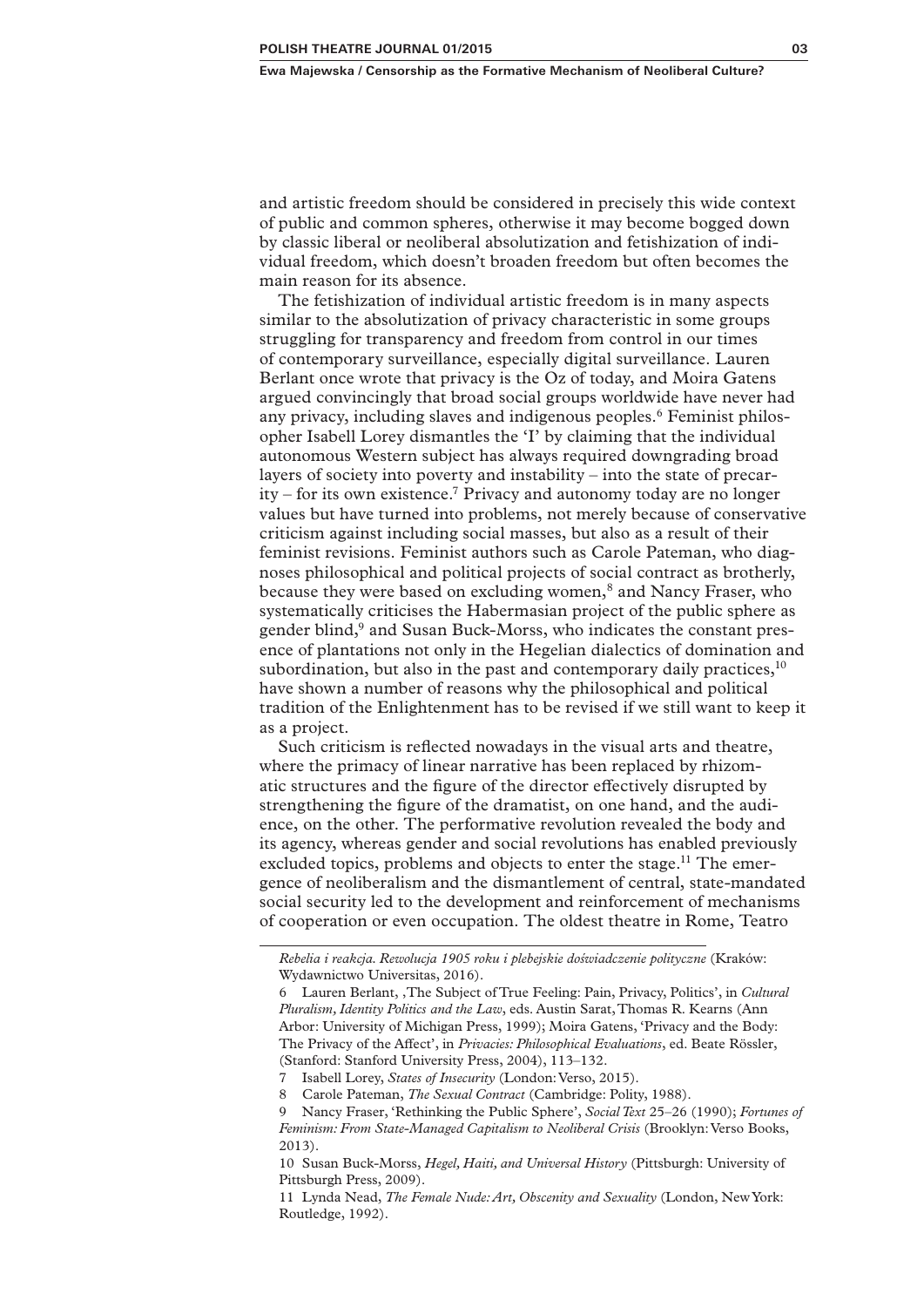Valle, was not only occupied by its employees and audience, but the occupation was sanctioned by the court and municipal authorities as a legitimate model of action in the context of the common good, which in their constitution includes culture.<sup>12</sup> The occupation, lasting since 2011 and legally sanctioned in 2013, has become the precedent opening the way to several other theatres in Italy which, following Teatro Valle, registered affiliated foundations and experimented with horizontal management including the participation of their audiences.

Polish theatres are not that open to experimenting with theatre formulas. They still function within the framework of the repertory-theatre model – and, as should be noted, a rather old-fashioned model – but they could evolve towards the institutions of the common good. I will show that this is sometimes forced by people and situations usually regarded as hostile towards theatre, such as heartless clerks or traditionalists attacking artists' creative freedom. The case of Teatro Valle is similar in this respect, because the change in the paradigm of theatre production was brought about not only by social and cultural radicals but in the first place by developers and some municipal officials who wanted to privatize the theatre.<sup>13</sup> In the Polish context as well, the broadest opening of theatres to their audiences and other external supporters usually takes place in situations of such assaults, as occurred during incident surrounding censoring of the production by director Rodrigo Garcia's *Golgota Picnic,* planned for the Malta Festival Poznań in 2014, and censored by the festival director, who conceded to demands of the Polish clergy, which generated a veritable 'festival of solidarity' across the country, and after the Marshal of the Kuyavian-Pomeranian Voivodeship Marshal and others attacked the Polski Theatre in Bydgoszcz, leading to acts of solidarity among creative communities, public institutions (the municipal authorities in Bydgoszcz, the Commissioner for Human Rights) and the media.

The perspective proposed here for analysing censorship places it in the wider social context, reading its acts not only as instances of destructive invasion in the field of culture but also as interventions forcing artists and supporters of their work to create new alliances, strategies and forms of acting, constituting theatre not only as an element of the social sphere, since by definition it is one, but also as the common good, which it becomes only occasionally – and I am convinced that it sometimes becomes one as a result of intervening censorship. How else to interpret mass readings of the *Golgota Picnic* script, from a production cancelled through the self-censoring decision of the Malta Festival director, if not as the constitution common through the act of protest?<sup>14</sup>

The idea originating from Michel Foucault's thought that prohibition can be analysed, not as a mere deprivation or annihilation, but rather as a productive mechanism of creating culture, is an important element in my reflections.15 From this point of view, censorship doesn't work as a metaphysical erasing machine, but is rather a complex mechanism bringing into existence numerous forms of culture (offices, bureaus,

<sup>12</sup> Raunig, 'Occupy the Theater, Molecularize the Museum!'

<sup>13</sup> Saki Bailey, 'Legalizing the Occupation', in *Truth Is Concrete: A Handbook for Artistic Strategies in Real Politics*, ed. Florian Malzacher (Berlin: Sternberg Press, 2014). 14 Negri, Revel, *Commons in Revolt*.

<sup>15</sup> Michel Foucault, *Discipline and Punish: The Birth of the Prison* (New York: Random House, 1975); *The Hermeneutics of the Subject: Lectures at the Collège de France*, 1981– 1982 (New York: Picador, 2006); Butler, *Excitable Speech; Majewska, Sztuka jako pozór?*.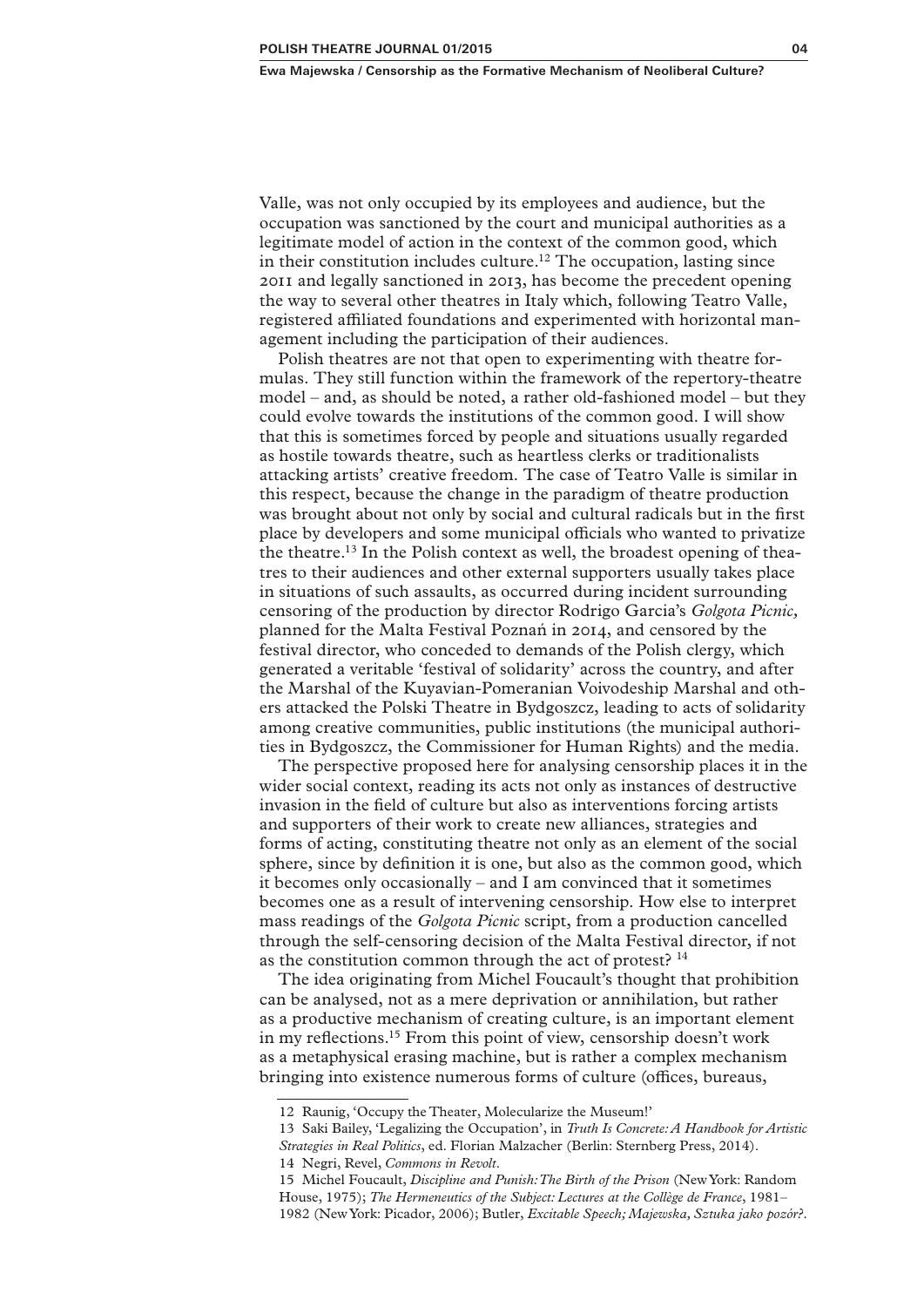practices, etc.), its functionaries (censors, clerks, secret informers, defenders, activists, etc.) and various forms of what Foucault accurately called 'governmentality': internalised mechanisms of self-censorship and control that participants of culture generate in their own lives in order to be able to function in the culture of defined prohibitions and laws. As Butler writes:

Censorship is most often referred to as that which is directed against persons or against the content of their speech. If censorship, however, is a way of *producing* speech, constraining in advance what will and will not become acceptable speech, then it cannot be understood exclusively in terms of juridical power. [...] Censorship precedes the text [...], and is in some sense responsible for its production.16

From such a perspective, the analysis of 'censorship mishaps' – as I'd like to call them, following Izabela Kowalczyk – those recent attempts at limiting creative freedom in Polish theatre and more widely in Polish culture, becomes not merely a complaint about losing our freedoms, which could suggest the existence of free culture to which we should allegedly aspire, but rather the analysis of strategies typical of the nation's current government of building mechanisms and instruments of control, forms of their legitimisation, institutional support for their implementation and internalisation by individuals.17

This form of government is understood here as the actions of the Law and Justice (PiS) party elected in the general elections in 2015, led by Jarosław Kaczyński, and their principal methodology, called by its executors a 'good change', which from the beginning of the PiS administration has been a strategy of transforming the democratic state into dictatorship, but in such a dispersed way that it is difficult to point out explicitly where this dictatorship begins. For some, such a dictatorial element would include the legal and decisional paralysis inflicted on the nation's highest court, the Constitutional Tribunal. For some, it would be regulations concerning foreigners that deprive them of many rights through an act concerning the police from January 2016, while for others the Rubicon was crossed during the actual elimination of equality between all citizens by a law on public assembly proposed in autumn 2016 which, in the version adopted by the Polish Sejm (parliament's lower house), distinguished the applicants registering for such assemblies between groups which are more entitled (the Catholic Church; groups affiliated with the PiS party) and less entitled (all other groups) to organise such assemblies. Though the Polish Senate repealed the regulation in that act giving priority treatment to the Church and to groups favouring the current administration, such priority treatment will most probably be present in practices of Polish offices where, for example, employees support the ruling PiS party. These changes have been followed by personnel changes in publically funded media and in the central courts, which results in turning these once-independent institutions into mere functionaries implementing the current political doctrine.<sup>18</sup>

<sup>16</sup> Butler, *Excitable Speech*, 128.

<sup>17</sup> Izabela Kowalczyk, *Uroki władzy* (Poznań: Arsenał, 2009).

<sup>18</sup> Franciszek Ryszka, *Państwo Stanu Wyjątkowego*, (Wrocław: Ossolineum, 1964); Walter Benjamin, *On the Concept of History*, transl. by Dennis Redmond, https://www. marxists.org/reference/archive/benjamin/1940/history.htm. Giorgio Agamben, *State of*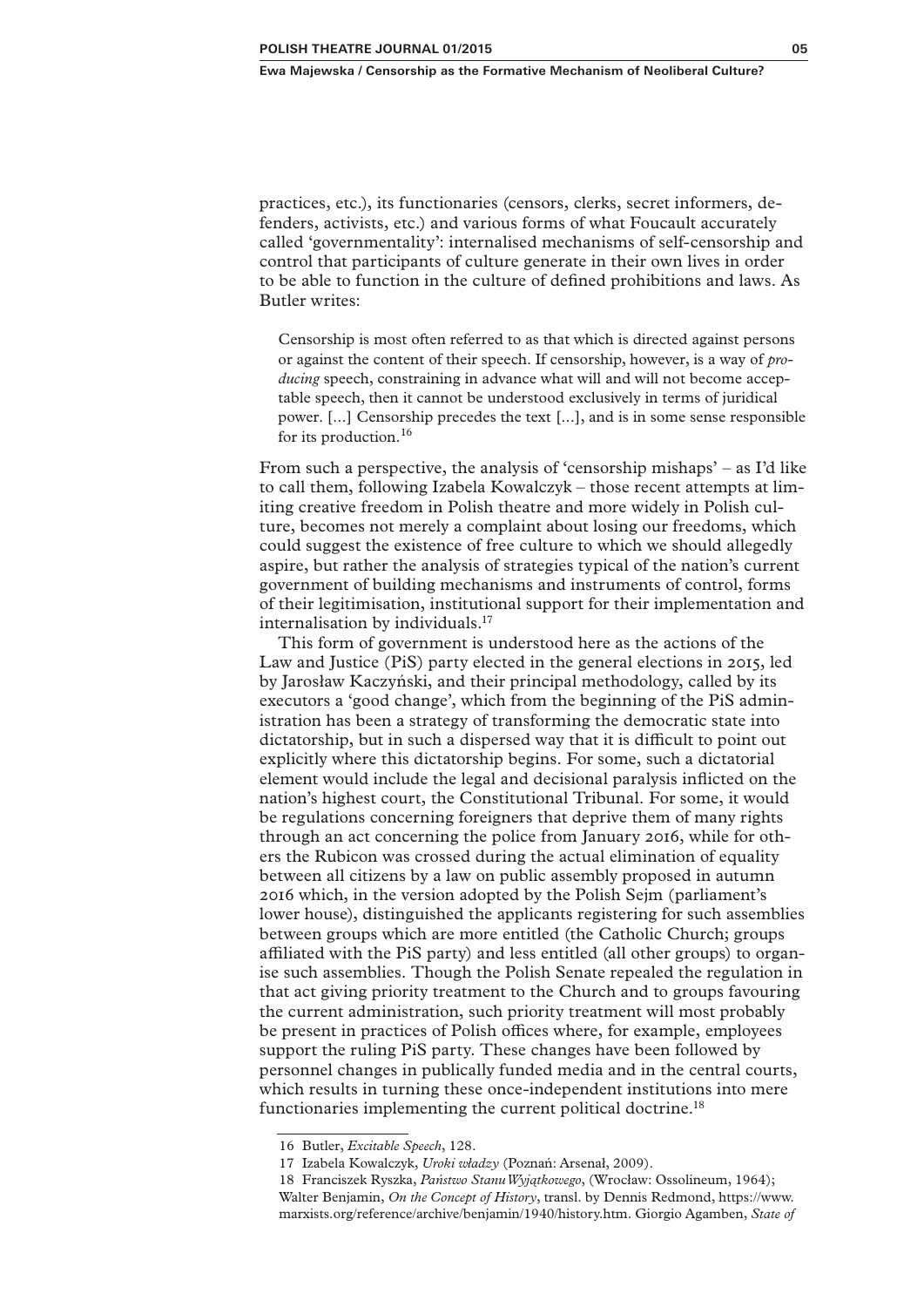**Ewa Majewska / Censorship as the Formative Mechanism of Neoliberal Culture?**

In comparison, cultural changes seem more gentle. Only several directors at cultural institutions have been replaced but, unfortunately, this has been implemented in an awful manner, as evidenced in the case of the Polski Theatre in Wrocław, where a non-transparent competition procedure led to the appointment of a new director who was not accepted by the theatre's team and was incompetent but in excellent relations with local authorities and with the Ministry of Culture and National Heritage, which co-manages the theatre. Protests by theatre employees and audiences have been ongoing for months. In Gdańsk, the Museum of the Second World War, founded in 2009, was abruptly forced to merge with a newly announced Museum of Westerplatte as the former institution approached its opening, a merger which was probably expected to go unnoticed but provoked international protest. The worldwide network of Polish Cultural Institutes had the proper persons and cultural products to present to the public 'suggested' to them, and personal changes were imposed on an unprecedented scale including the replacement of many experienced directors. Most publicly funded theatres and art galleries have, however, retained their directors and continue to programme consistently. Financial support for contemporary art, however, was frozen unexpectedly in early 2016, with the threat of elimination, but fortunately by year's end this was changed by decision of the minister of culture, who allowed acquisitions by the four leading contemporary art museums.

All these 'disruptions', introducing a state of insecurity dangerous for culture but also for society in general, can of course be recognized in the model of implementing a state of exception formulated by Carl Schmidt in the 1920s and 1930s, which laid the foundation for instituting Germany's fascist regime and the Third Reich. This process has been thoroughly and critically analysed by Franciszek Ryszka in *Państwo stanu wyjątkowego* [*The State of Exception*, 1964], and more recent analysis can be found in Giorgio Agamben's *Homer Sacer* series, which are well known in Poland. Ryszka's perspective is historical and critical, while Agamben's reflections attempt to formulate a contemporary interpretation of the politics of the state of exception and include more general assumptions concerning contemporary society, which merit critical analysis before using them interpreting contemporary political reality in Poland, for example.

The aspect of Agamben's analysis which makes it interesting for reflection on contemporary Polish politics or censorship, in my opinion, is of course its leaning towards the sovereign, attributed with all the political agency of contemporary politics. *Homo sacer*, as a theoretical matrix for contemporary forms of institutional exclusion, is material for acting political power but is itself devoid of political agency. Using the *Muselmann* figure from concentration camps, Agamben develops a rather useless analytic of the social body as solely a passive object of operations by the political power. Gayatri Spivak and Judith Butler subjected this concept to critical analysis and related reluctantly to it, as did as Negri and Hardt. All these thinkers assume that the agency or at least the possibility of resistance lies on the part of the oppressed, thereby following Walter Benjamin, at least to some extent, who emphasised the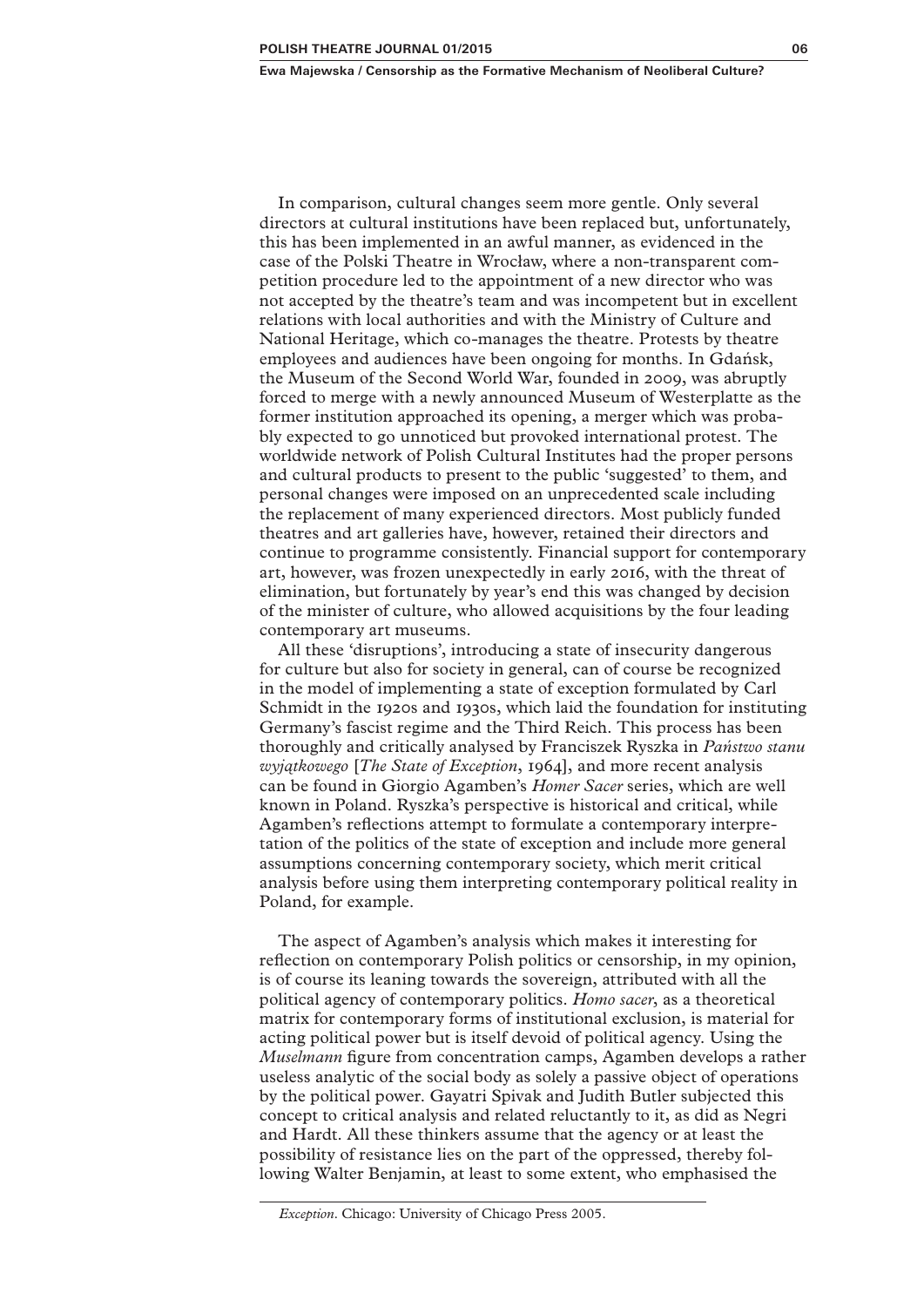resurrectional, emancipatory potential of the oppressed: 'barbarians' and those excluded from class society.19 Agamben's approach works very well in the critical analysis of the state of exception and its contemporary implications; however, by depriving the oppressed a potential for resistance in some sense, the philosopher in his theory condemns them by constant continuation of exclusion and inability to change the status quo. In the context of theatre and its evolution, Agamben's perspective would also condemn theatres to passive acceptance of oppressive reality, whereas the critical perspectives of Butler and Spivak enables an understanding of not only the mechanisms of oppression but also strategies of resistance.

Such metaphysical pessimism seems to accompany many analyses of contemporary culture in Poland, which keep repeating mantra-like that there is no freedom, that the walls will fall, etc. However, in such a situation, we must ask as Butler encourages us to do in her *Excitable Speech* – a very important publication on censorship and emancipation – about ways in which censorship and hate speech work and if they are always effective. What, after all, is the effective censorship? How is resistance possible? How does practising resistance translate into creative cultural activity? How does censorship reshape the relation between artists and their audiences? Can we talk about a culture-formative function of censorship?

While conducting analysis of culture-formative aspects of censorship, we shouldn't forget that the shift towards the conservative outlook is an inevitable element of neoliberalism. Many feminist thinkers have argued for this thesis – Lisa Duggan, for example – accurately indicating that traditional restoration of classic values works as excellent compensation for budget cuts to crucial systems of social support and culture.<sup>20</sup> As such, this becomes a discursive remedy for uncertainty, offering guarantees of constancy at least in the realms of custom and morality in times when systems of public support are being dismantled. By initiating debate on values and condition in Polish theatre, we can critically illuminate this entanglement that is dangerous for both culture and society, which becomes impossible when this debate automatically moves from theatre stage and magazine pages to quieter offices of the prosecutors and courts.

Even at the level of approaches classified by Plato and his philosophical followers as *doxa* – popular opinion – convictions regarding the creative power of prohibition is quite vivid. We're often confronted with the opinion that Polish culture maintains its vitality precisely through times of intensified prohibition, and that repression awakens artists' will to act against despotism, leading to the creation of better, more interesting works, etc. It's not my intention to decide the validity of that opinion, but I'd like to draw attention to the fact that a similar idea can be found in Butler's reflections on hate speech, sexism and censorship. She emphasises that not every attack on creative freedom through the means of hate speech or institutional censorship is effective, and suggests that some

<sup>19</sup> Judith Butler, Gayatri Spivak, *Who Sings the Nation State? Language, Politics, Belonging* (London: Seagull Press, 2007); Michael Hardt, Antonio Negri, *Commonwealth* (Cambridge: Harvard University Press, 2009); Benjamin, *On the Concept of History*.

<sup>20</sup> Lisa Duggan, *Twilight of Equality: Neoliberalism, Cultural Politics and the Attack on Democracy* (New York: Beacon Press, 2003).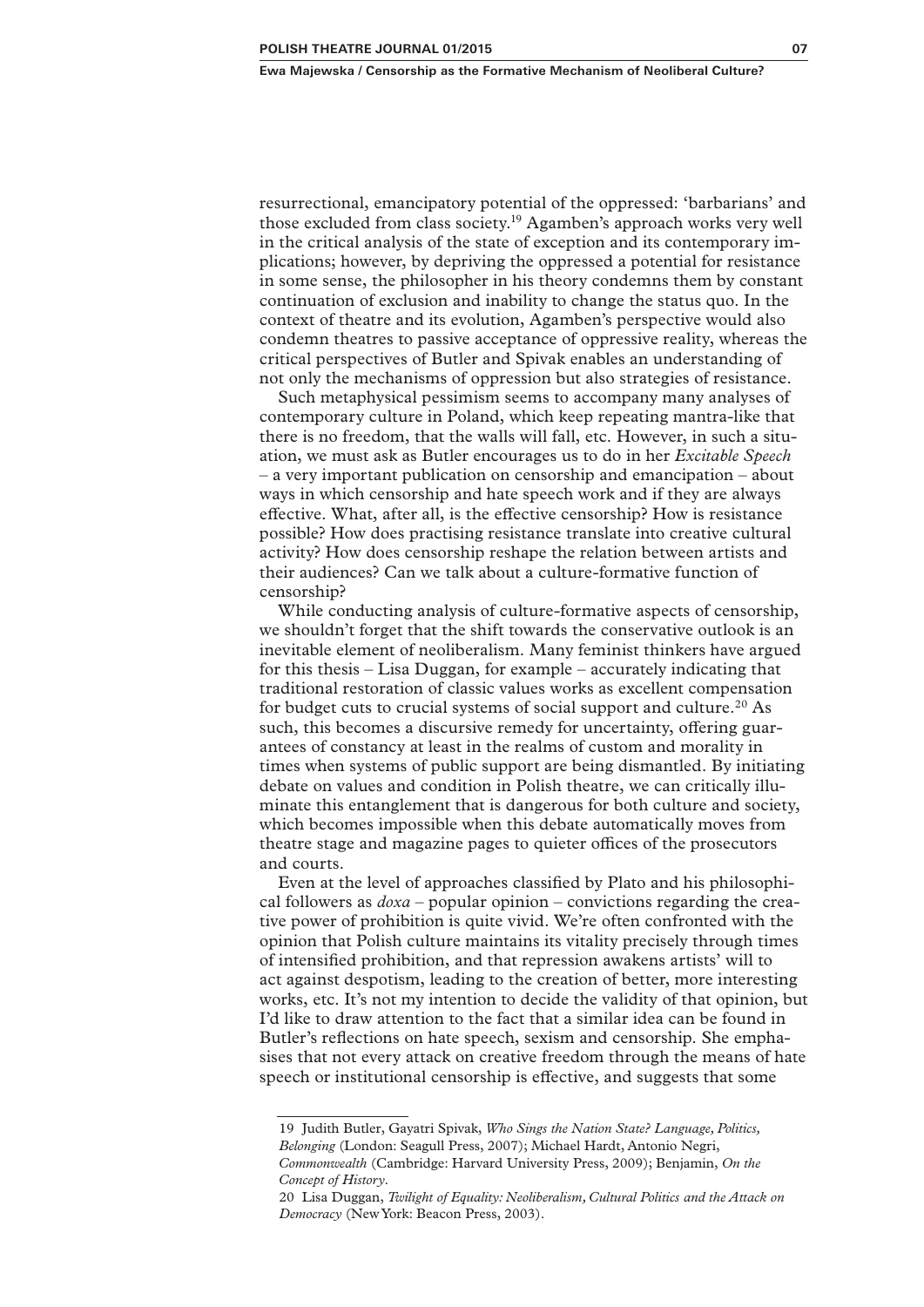even bring about answers which enrich the culture. Butler explicitly stresses that, in her opinion, no culture is entirely free from censorship.

I think this belief is worth remembering in the Polish context of examining freedom, where we often fulminate against what's been taken from us without noticing how creative and inspiring society's reaction was to prohibitions enforced by the authorities. In Poland, a good example of a situation in which society reacted and critics noticed that reaction by meaningfully stressing its emancipatory dimension is the case of *Golgota Picnic*, mentioned above, the Rodrigo Garcia production censored during the Malta Festival in 2014. Society immediately responded with mass protests both defending that particular production through numerous public readings of its script, an unprecedented example of audience engagement in building a common, widespread, popular theatre across Poland. The right-wing petition against Malta's production was signed by sixty-five thousand people, the letter defending the production was signed by eight hundred people, several hundred people participated in public readings of the play in cities and towns across Poland.

Contrary to what Maciej Nowak wrote, following his otherwise justified call from the heart, in his appeal 'We, or the New Public Theatre, the mission of creating this new theatre isn't only the responsibility of its full-time and precarious employees. It's the mission of society if not a national duty and, moreover, a duty already in process of implementation, not just waiting to be planned by cultural elites. I believe the direction and objectives of this future theatre have been sensibly outlined by Nowak, but he is wrong about whether new public theatre has already been implemented – I believe it has, not only by artists but also by their audiences – and about the 'we' of his statement. The 'we' of new public theatre are definitely not just artists and critics but include the audience, as well as censoring authorities.

Audiences are not the only group engaging in contemporary theatre life. Local-authority members as well an individuals and organisations acting as defenders of people and values allegedly threatened by images and content presented in the theatre also engage in it with growing interest, if not necessarily with competence. Taking into account the number and intensity of these interventions since 1989 within the context of culture in general (not only theatre), we can speak today about a particular 'mass mobilisation' directed at preserving what are usually religious values and at times the protection of children, of reputations (of a person or company) and of copyrights. Protests organised by religious circles against visual artworks created by Katarzyna Kozyra and Dorota Nieznalska,<sup>21</sup> attempts to block productions at the Stary Theatre in Kraków, the Polski Theatre in Bydgoszcz and during the Malta Festival in Poznań are several examples from the entire wave of interventions. Writings of Izabela Kowalczyk and the archives of the Indeks 73 Initiative account for over a hundred interventions into various cultural productions, mainly in the domains of visual arts and theatre, aiming to block their presentations, which for ten years has been analysed as a form of censorship.22

<sup>21</sup> NCAC, The File Room, http://thefileroom.org/documents/dyn/DisplayCase.cfm/ id/1129 [accessed on 10 May 2017]; Kowalczyk, *Uroki władzy*.

<sup>22</sup> Majewska, *Sztuka jako pozór?*; Jakub Dąbrowski, *Cenzura w sztuce polskiej po 1989 roku. Artyści, sztuka i polityka*, 2 [Warsaw: Fundacja Kultury Miejsca, 2014.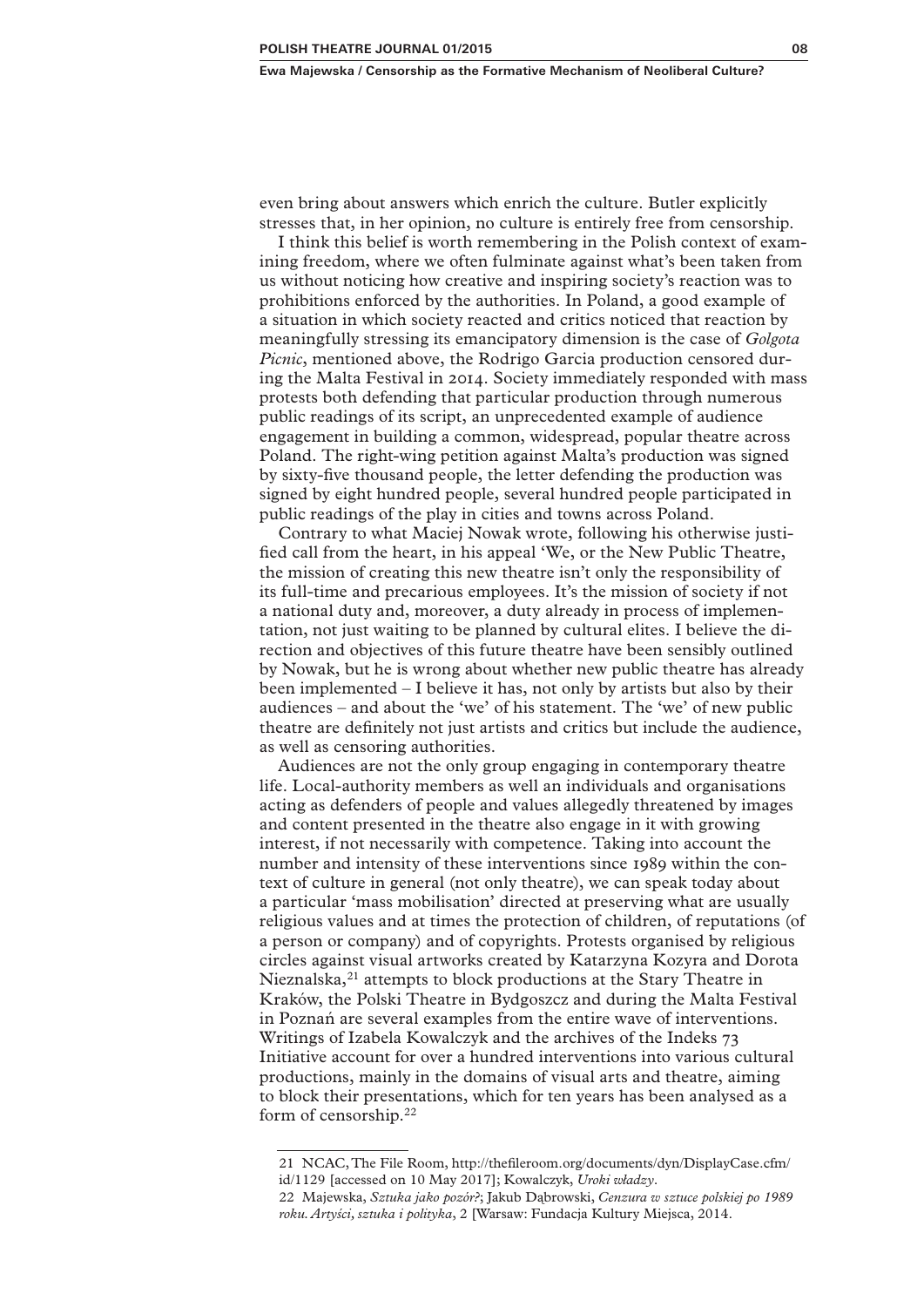**Ewa Majewska / Censorship as the Formative Mechanism of Neoliberal Culture?**

It seems typical that, despite important cases won in courts (Nieznalska was acquitted in 2010; Jarosław Kuszej was acquitted in 2011) as well as reasonable, diligent interventions by human-rights institutions (including the Office of the Commissioner for Human Rights), artistic communities still become a 'victim' in witch hunts, with the sense of the vulnerability of their positions, and as if controversies concerning art and culture were an unwanted element in cultural life. Butler, quoted above, would disagree, and it seems to me that though her ideas are known and discussed in Poland, they aren't treated with sufficient seriousness. Yes, culture can be controversial and provoke dispute and doubts. Yes, the theatre's stages and quiet museum rooms can become spaces of heated debate about values. Though it's probably true that the majority of Polish censorship interventions are based on poor knowledge of art or theatre, it's also often motivated by mere prejudice and sometimes – the case with scandal surrounding director Oliver Frljic's production performed during the 2016 Festival of New Dramaturgies organised by the Polski Theatre in Bydgoszcz– it's about financial support, I believe we should remember that controversies have always accompanied and will accompany the production of culture: this lies in its very nature. It's an area of dispute not only because of formal choices made by artists or directors but also for the fact that contemporary art has a strong political component and this obviously provokes disputes in society. The position of victim and defence against assaults, adopted in such cases in the majority of controversial situations, results from a lack of understanding of the functions of culture, in my opinion. If we would agree that art's purpose is to move its audience and make them think – often at the cost of generating uncomfortable, unpleasant and controversial situations – such assaults on particular artists or on creative freedoms shouldn't in themselves come as a surprise and shouldn't be interpreted as such.

In 2008 in Wrocław, controversy was generated around a work by visual artist Hubert Czerepok, *Nie tylko dobro przychodzi z góry* [*Not Only Good Comes from Above*]. The title, stylized to look like the infamous *Arbeit Macht Frei* motto above the Auschwitz gate, was placed above the gateway to the Wrocław synagogue. The rabbi of the local Jewish community immediately decided the work raised controversy among local Jews, offended the community, hurt the feelings of those Jews and could provoke negative emotions, therefore it should be removed. The project curator argued that the artwork was in accordance with standards of contemporary art, and interpreted attempts at removing it as an assault on creative freedoms. Adding fuel to the fire, local media immediately accused the rabbi of censorship, further polarizing the already heated situation. The rabbi declared his intention to push to limit financial support for the festival exhibiting the artwork.

Everything was leading towards a serious conflict, but fortunately the case reached the Indeks 73 organisation, members of which quite reasonably showed the will to mediate, offering to organise a discussion panel which would include all the interested parties. The debate took place and it turned out that there was a need for conflict. The discussion enabled all parties present to express their opinions and emotions related to Czerepok's work, but also to listen to motivations and opinions of others. The discussion process was moderated, mediated and multi-layered and therefore, in my opinion, became an important element of the artwork's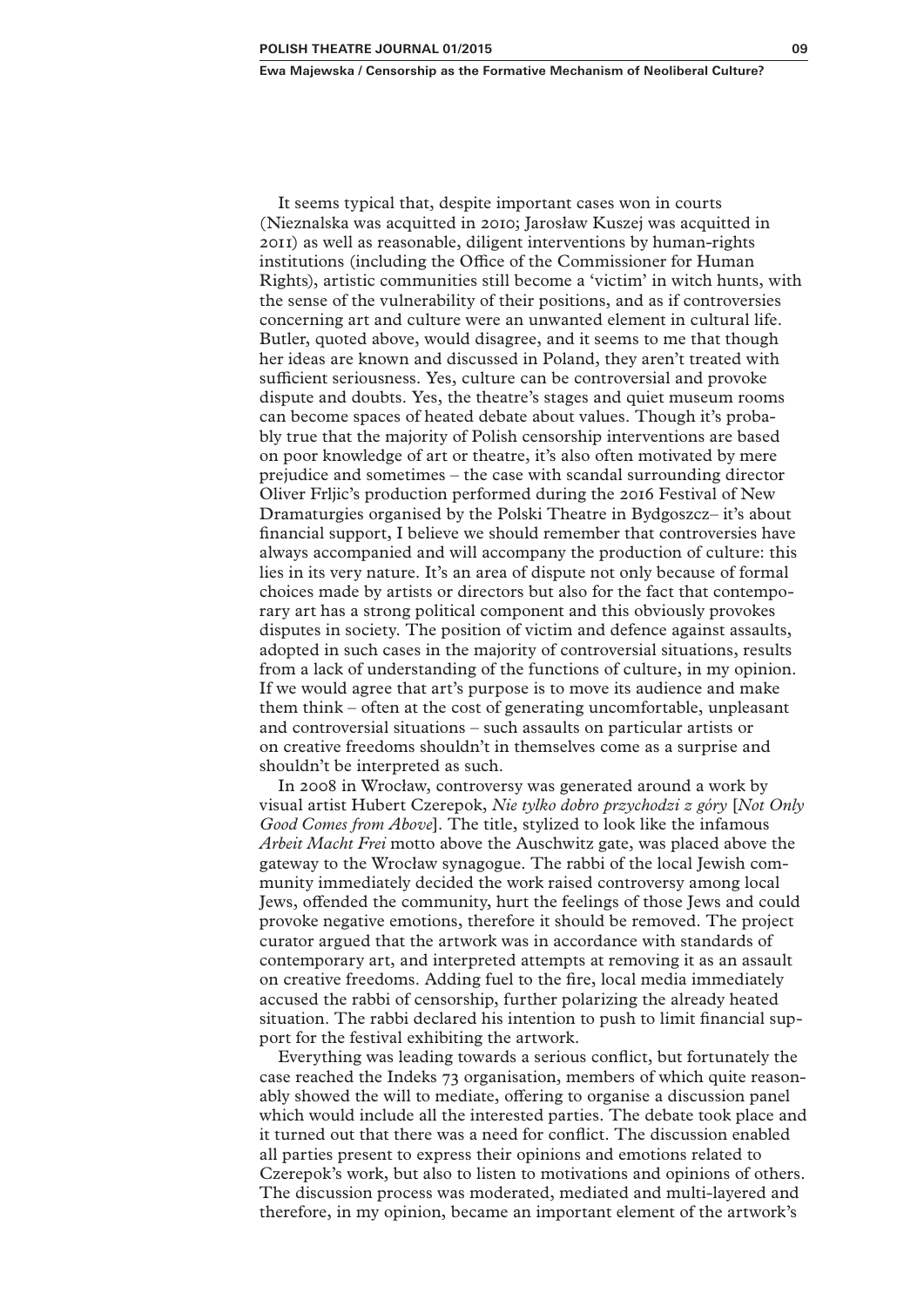agency and its results. Unfortunately, the artist didn't participate in the discussion, being already at work elsewhere on another project. The situation reached mutual agreements, which would be impossible without space for discussion and the opportunity to release fears and tensions caused not only by the particular work but related to the general situation of Jews in Poland, a lack of familiarity with the language of contemporary art, and the hermetic nature of some forms of artistic activity and fetishization of scandal that's typical in the media.

This Wrocław case is significant for the debate on creative freedom, and should be treated as a model of action in conflict situations. Public institutions exhibiting controversial works should find ways to discuss them as well, while people complaining about particular productions or artworks should make efforts to get acquainted with the actual works – Nieznalska was accused by people who admitted in court that they'd not seen her work – and with motivations of their creators, along with the state of debate and developments in contemporary art. Otherwise, conflicts around art will remain an ideal opportunity for political self-promotion and media appropriation, instead of turning into elements enriching social life and public sphere.

In Gerald Raunig's text concerning institutions of the commons, he emphasises that they should do more than the familiar social-democratic museums of the recent past. The sole presentation of historical collections to social masses – even if it is an important aspect of activities of these institutions – should become their starting point, not their endpoint. Raunig writes:

The point is to reorganize remainders of the civil public sphere and of society conceived as social-democratic, in order to redirect the modulating institution and to transform the public into the common. In a certain way this implies no less than inventing the state anew, specifically because, while and where it still rudimentarily functions.23

However, Raunig also points out that institutions of the commons should learn how to overcome such hierarchies and become a part of their community's life. In the context of attempts to censor theatres, I would propose to understand this also as opening their resources for public debate even in situations which include conflicts in which artists are attacked and the attackers of those works are unwilling to discuss them but only attack them. It should be emphasized that this demands a much more open, horizontal and active attitude from institutions, many of which haven't undertaken any reforms and haven't adopted participatory methods as their own. However, if artists declare interest in contemporary art – which to a large extent, after all, is political, participatory and abolishes hierarchies – such engagement in the local community life which aims at also addressing people expressing negative attitudes towards contemporary art, it could be not only interesting but also necessary.

I consider such a strategy of reshaping the state through institutions of the commons as activity which of necessity forces various institutions – not only cultural ones – to collaborate and act reasonably in situations involving conflict. Artists have the right to their freedom of expression, guaranteed for example by Article 73 of the Polish Constitution.

<sup>23</sup> Raunig, 'Occupy the Theater, Molecularize the Museum!', 80.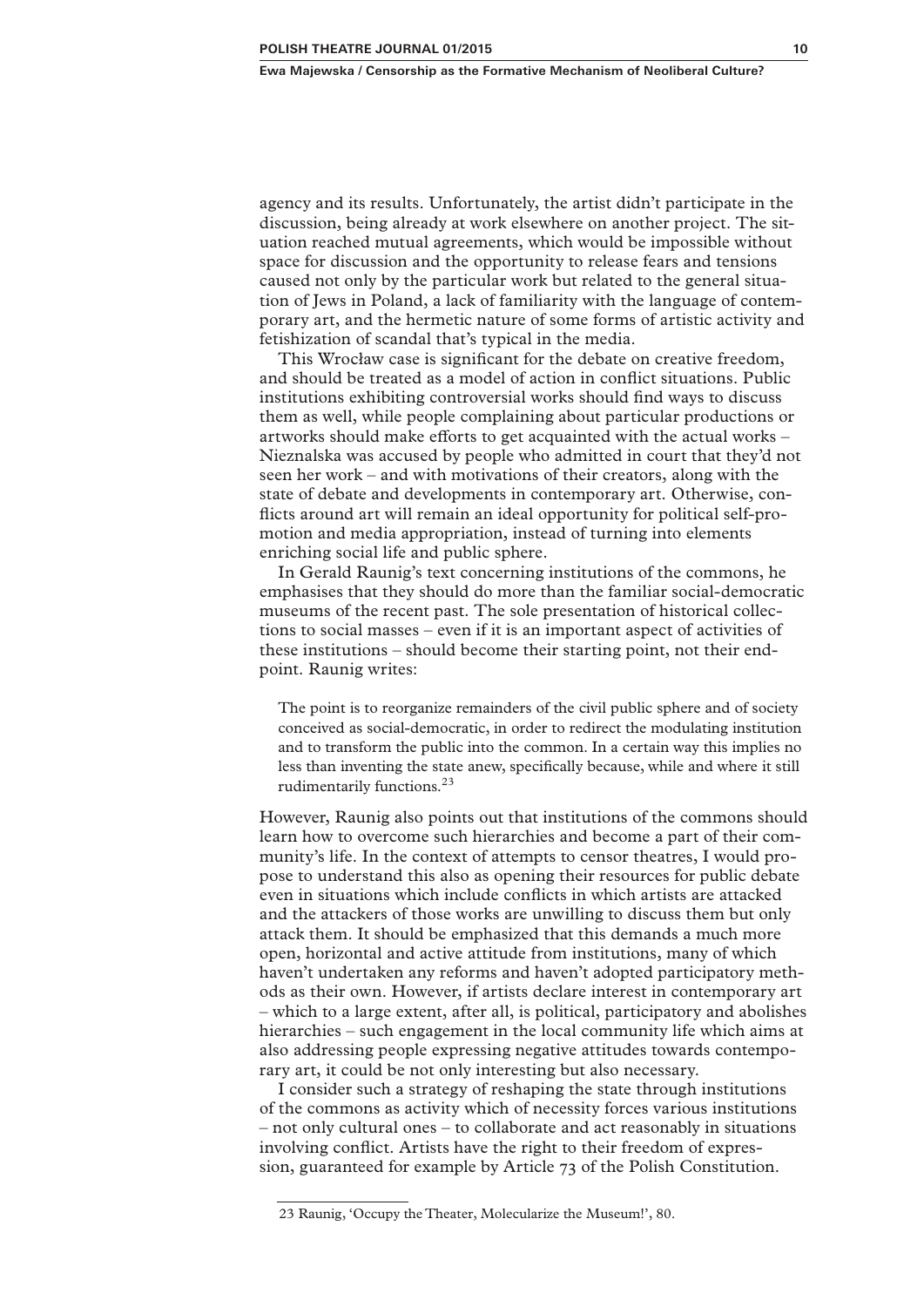However, the same article grants citizens access to artistic, scientific and research achievements, which is often disregarded. Article 73 is, therefore, one of the legal protections of the common good, if we include culture in this category. After all, it protects not only creation, but also access to those results. On the other hand, Article 196 of the Penal Code guarantees protection of religious feelings. The opponents of contemporary art who demand protection – usually of the general public – from images allegedly disturbing such feelings refer to this article. It should be emphasised that the article clearly states that protection includes 'an object of religious worship or a place dedicated to the public celebration of religious rites'. Under the regulations of the Penal Code, one can also insult the nation or the Republic of Poland (Article 133 of the Penal Code). As was demonstrated by the case of Nergal, a musician who burnt a copy of the Bible during one of his concerts, under these regulations, the scriptures of the main religions are not considered 'an object of religious worship'.

Widely publicised in the media, the case of the Polski Theatre in Bydgoszcz serves as an excellent example of a situation in which all possible instances were engaged. Controversy was raised by Oliver Frljic's production *Nasza przemoc i wasza przemoc* [*Our Violence and Your Violence*] performed during the Festival of New Dramaturgies*.* First to react was Marshal Piotr Całbecki of the Kuyavian-Pomeranian Voivodeship, who wrote a statement in which he declared the necessity to stop funding the festival from the voivodeship culture funds. Całbecki's statement is worth quoting in its entirety:

The Polski Theatre in Bydgoszcz applied for a status of a partner in the project related to supporting cultural events, to organise the Festival of New Dramaturgies. In view of the embarrassing quality of the festival and the fact that it compromises the fundamental values of the Polish Nation, insults human dignity, incites hatred between faiths and contempt for Christianity during one of its performances, at my request, at the next meeting of the Kuyavian-Pomeranian Voivodship Management Board the motion to exclude the Theatre from the group of project partners will be discussed. This would make any funding impossible. The borders of artistic freedom have been crossed.24

Całbecki speaks as an individual person about the quality of a major theatre festival, though he is no expert in this domain and his statement hardly suggests he had the opportunity to see at least an excerpt of the production he so radically criticises. Całbecki accuses the festival of 'compromising the fundamental values of the Polish Nation', which is not a crime according to Polish law, nor was it proven in the statement. This also applies to insulting human dignity. The accusation of 'inciting hatred between faiths' is in total contradiction with the festival's idea and intentions of artists engaged in preparing this production, developed in collaboration with prominent European theatres promoting intercultural dialogue. The same can be said about contempt for Christianity, allegedly incited by the performance. Całbecki's statement exhibits a total lack of professionalism, striking ignorance and thoughtlessness. It is obvious at first sight that the marshal responded to the Festival of New

<sup>24</sup> *Ekspress Bydgoski*, 28 September 2016,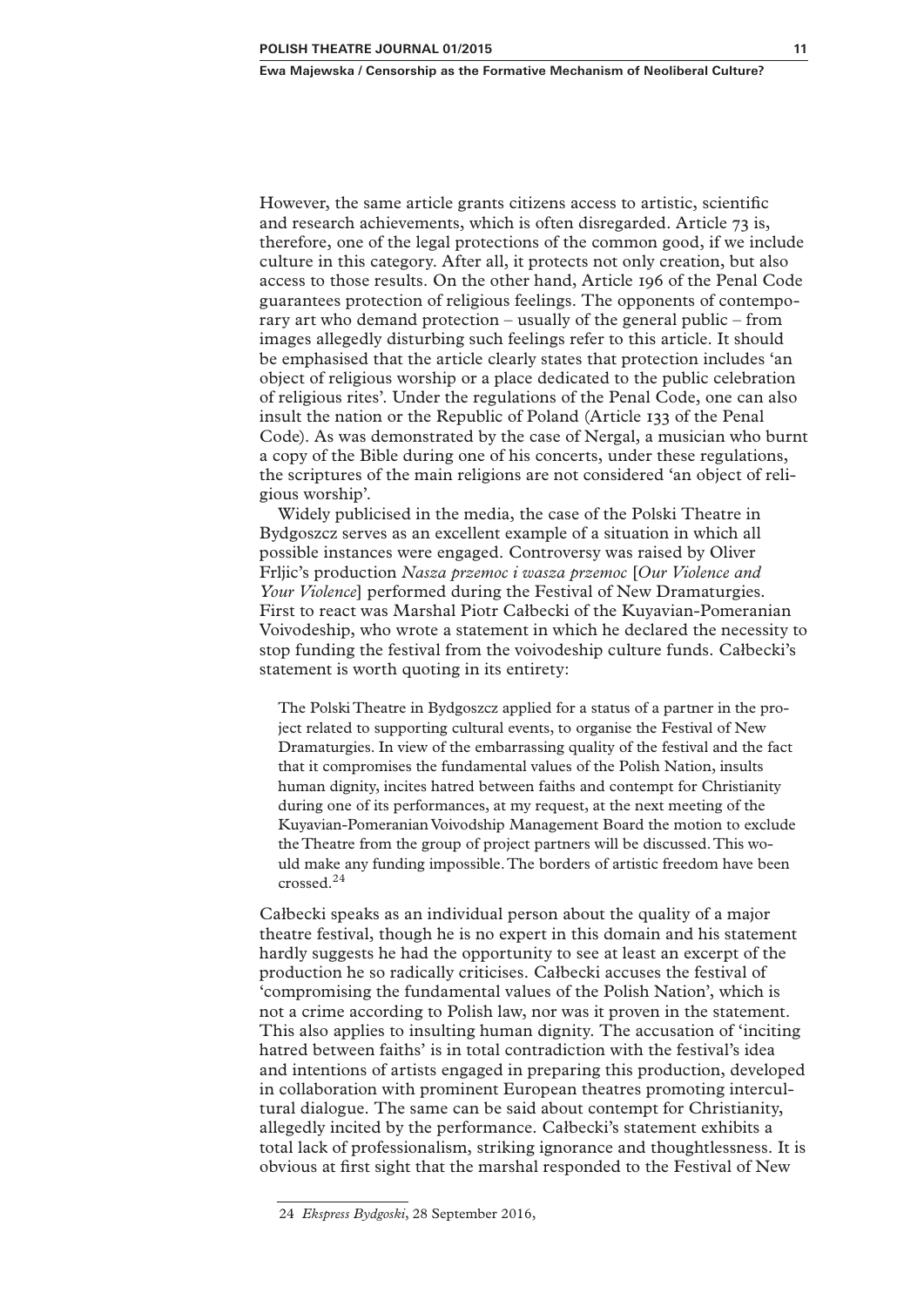Dramaturgies with his own Festival of Ignorance. One could speculate whether it fits the criteria for Jacques Rancière's 'ignorant schoolmaster' project, or perhaps in this version, full of accusations and slander, ignorance doesn't bring about any educational effect after all,<sup>25</sup>

Even Polish ombudsman Adam Bodnar engaged in this case, addressing the prosecutor's office with a statement emphasising the need to protect constitutional freedoms guaranteed by Article 73 of the constitution. The ombudsman indicated various instances allowing accusations of violating rights and freedoms by artworks, then stipulated that none were found in the accused work of the Festival of New Dramaturgies. He also referred to the constitutional obligation on the part of local authorities to support arts, including financial support, and their responsibility for freedom of culture.

The case of the Festival of New Dramaturgies probably had the highest number of motions filed with the prosecutor's office against a theatre production in Poland. One of those trying to sue the theatre was a deputy, Anna Sobecka, who hadn't seen the production, as with Marshal Całbecki, who didn't file suit with the prosecutor's office. Other lawsuits were filed by the Kujawsko-Pomorski Voivode, three councilmen, a deputy from the political party Kukiz'15, the dark hero of the above-mentioned case against Nergal, Mr Nowak, engaged in fighting sects, and several private individuals. Seven of the lawsuits were immediately rejected by the prosecutor's office, namely those filed by people who hadn't seen the production. This is an encouraging change, as during the case against Nieznalska, the prosecutor's office in Gdańsk had conducted a criminal case against the artist based on suits filed by people who openly admitted that they'd not seen the artwork.

As we recall from Kafka's writing, the situation of the trial is not one of full transparency. It doesn't favour building the common or public debate, at least not at first glance. Jacques Derrida probably went the furthest with his diagnosis of the situation of impossibility resulting from the juridical context. In his essay 'Before the Law', Derrida developed a deconstructive mass of contradictions, which are not only unsolvable but can't be subjected to rational scrutiny.<sup>26</sup> Is the meaning of Derrida's consideration in fact limited to repetitions of petrification by virtue of the law which accompany our reading of Kafka's *The Trial*? I get the impression that in his analysis between law and literature, which I'd expand towards culture in general and theatre, Derrida offers many instruments enabling extensions beyond the seemingly impossible situation of a subject before the law. In his essay, Derrida writes:

In the fleeting moment when it plays the law, a literature passes literature. It is on both sides of the line that separates law from the outlaw, it splits the being-before-the-law, it is at once, like the man from the country, "before the law" and "prior to the law". Prior to the being-before-the-law which is also that of the doorkeeper. But within so unlikely a site, would it have taken place? Would

http://www.expressbydgoski.pl/kultura/a/marszalek-calbecki-chce-finansowo-ukaracteatr-polski-w-bydgoszczy-oswiadczenie,10779298/ [accessed on 10 March 2017]. 25 Jacques Rancière, *The Ignorant Schoolmaster: Five Lessons in Intellectual Emancipation*, trans. Kristin Ross (Standford: Stanford University Press, 1991). 26 Jacques Derrida, 'Before the Law', in *Acts of Literature*, ed. Derek Attridge (London, New York: Routledge, 1992).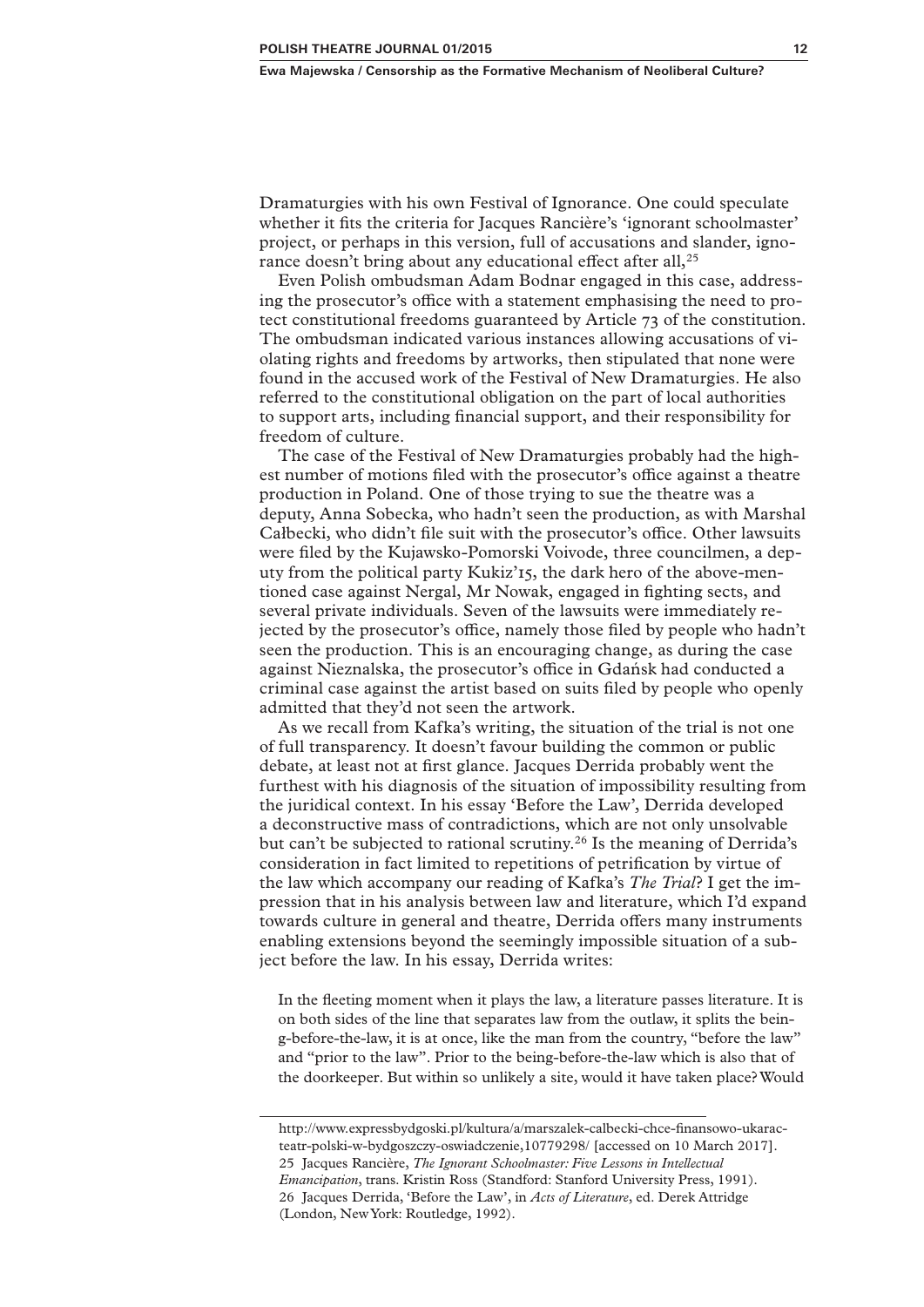it have been appropriate to name literature?<sup>27</sup>

At the symbolic level, which interests Derrida in this essay, relations between law and literature are read exclusively in the context of theoretical analysis. Is it, however, entirely detached from the social praxis, as the majority of commentators seem to suggest? I do not think so.

Some arguments for such 'use of Derrida' may be found in Butler's *Gender Trouble*, where she appropriates his reflections from this essay for the benefit of chapters in her book where she explains how symbolic violence operates in the symbolic and cultural functioning of gender difference.28 Butler also focuses on the impossibility of indicating 'the time before the law', which is related to her analysis of the cultural function of censorship and impossibility of indicating culture before censorship.29 Such productions as *Golgota Picnic* and *Our Violence and Your Violence* are not exceptions to this rule – they weren't created before cultural norms but appear within that framework, thus becoming elements in the cultural game of its time even if they were written by an Argentinian and a Croatian, respectively, and controversies related to them erupt in Poland. As Derrida argues in his essay, the law is prohibition. It is the impossibility, the accumulation of cultural norms, against which the subject can only crash while searching for one norm, one identity, one law or one interpretation. Butler elegantly intertwines the main motives from the essay with Foucault's reflections on power and its dispersion. Centres of power in the traditional sense no longer exist, and even if they managed to survive postmodern disintegration, they exist in dispersion. This doesn't mean they can't reintegrate. In many domains it turns out that, despite this dispersion, power can still operate as absolute power, as evidenced by the US government's attempt to control internet communication not only among its own citizens but among citizens of other countries such as Germany.30 It would mean, however, that many forms and instruments for excercising power today take the dispersed rhizomatic form Foucault wrote about in *Discipline and Punish*, and Gilles Deleuze and Felix Guattari took up in *A Thousand Plateaus* .31

Perhaps we should wonder whether theatre as a public institution shouldn't react in the form of public debate about the production and festival, which could address all the controversies detailed above? Could the time of the prosecutor's office be streamlined and society enriched through knowledge and information about contemporary culture? The immediate forwarding of the issue to the court shuts down such debate while, as the case of Hubert Czerepok demonstrated, a mediated conversation sometimes facilitates the explanation of an artist's intentions along with fears of people suspecting that a particular production violates some standards, values or feelings. Such a debate would definitely have prevent the criminal trial Dorota Nieznalska faced for nearly ten years, and many other trials against artists.

<sup>27</sup> Derrida, 'Before the Law', 216; original terms in French are omitted.

<sup>28</sup> Judith Butler, *Gender Trouble: Feminism and the Subversion of Identity* (New York: Routledge, 2007).

<sup>29</sup> Butler, *Excitable Speech*.

<sup>30</sup> EFF, Electronic Frontier Foundation, 'Blogging Under Surveillance', https://www. eff.org/pl/node/81889 [accessed on 10 March 2017].

<sup>31</sup> Foucault, *Discipline and Punish*; Gilles Deleuze, Felix Guattari, *A Thousand Plateaus* (Minneapolis: University of Minnesota Press, 1993).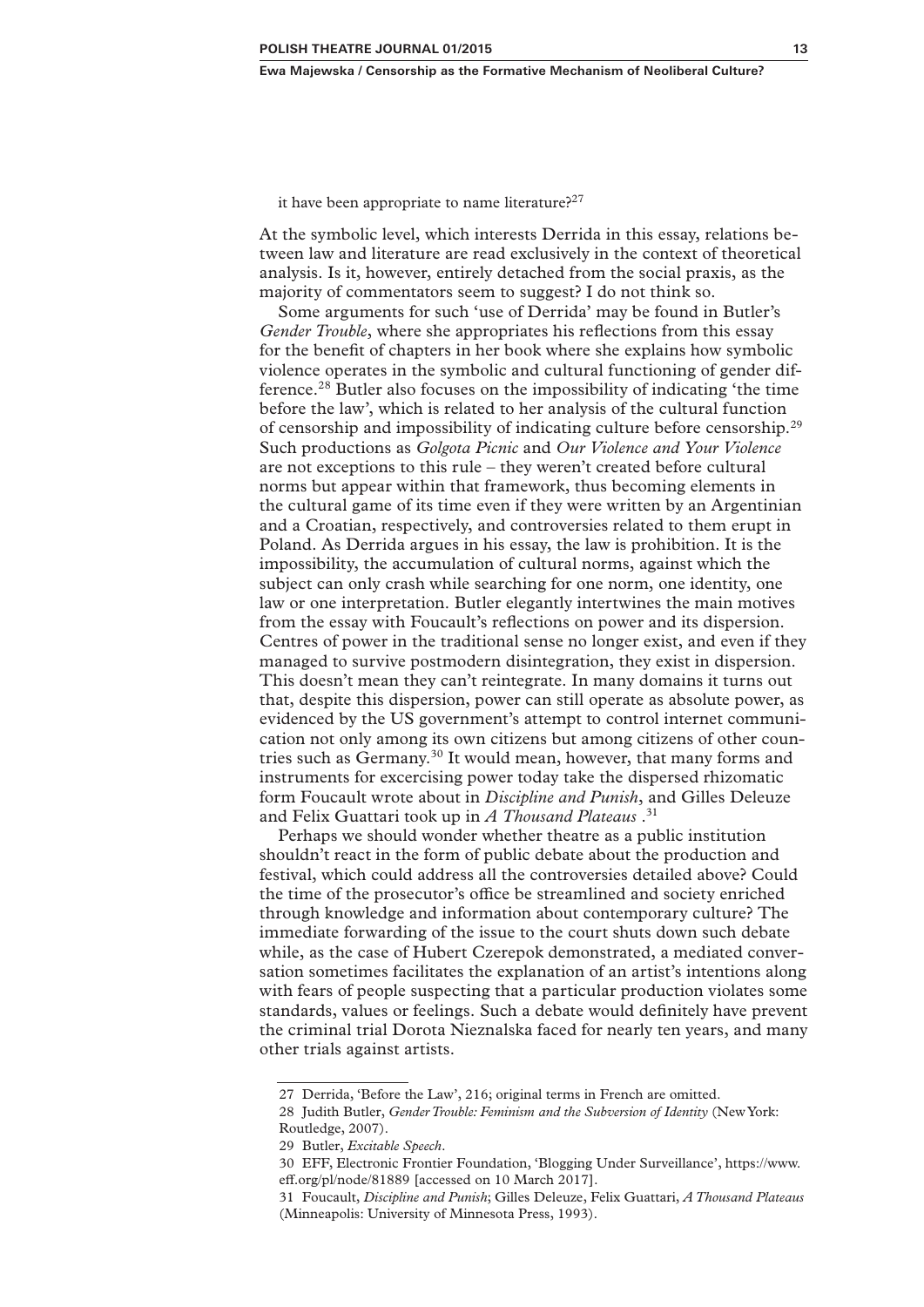The idea of 'institutions of the common' proposed by Gerald Raunig does not address such issues directly, but nevertheless encourages such extensions by indicating the importance of these institutions for the public debate and for the state. Before the case goes to court, there should be a public debate involving audience and experts, and it is the responsibility of public cultural institutions producing the artworks to provide such debates.

In the institution of the common – should theatre ever become one – trial circumstances shouldn't suppress debate. The situation of judicial process or investigation definitely restricts freedom of expression, as it generates fear of using explanations concerning a particular production in the public debate, as an argument against it in court. The question, however, is whether inviting opponents to the discussion then using the situation of conflict surrounding a particular production in the debate about contemporary art or theatre, about the needs of the audience and creative freedom, isn't worth this risk?

If the voivodship marshal has the right to express his opinions about art in the name of freedom of speech, theatre has the right to respond to his opinions. As the Polish Ombudsman rightly emphasised in the case of the Festival of New Dramaturgies, the voivodship marshal could be accused of abuse, as his opinions about art weren't competent and were expressed a priori since the marshal hadn't seen the festival he contested – both in the public situation and in the office deciding about public finances. The marshal's statement, lacking any competence in theatre and of any knowledge of the criticised productions, could be interpreted as slander of Polski Theatre employees, which is illegal in Poland, after all. The ombudsman indicated the risk of exerting financial pressure on the theatre and of restricting creative freedom that resulted from Marshal Całbecki's statement. It's difficult to disagree with the ombudsman's position, and it should be added that official public expression of radical statements without knowing the criticised subject expose the person issuing such expressions to ridicule. The municipal authorities in Bydgoszcz concurred with that opinion, as in their official statement they strongly supported the Polski Theatre and demanded respect for creative freedom (in the Statement of the Bydgoszcz City Council, September 2016). Artistic communities supported the Polski Theatre with petitions and letters. The ombudsman also intervened, as has been mentioned. Media, local and national organisations and political parties are actively engaged in this case (the PiS party deputy and the Kukiz'15 party deputy filed lawsuits, and the National Council of the Razem social-democratic party issued a statement regarding restrictions of creative freedoms, including in this case).

We should also pay attention to the scale of this mobilization, instigated by one production, which can result in a criminal case against the Polski Theatre in Bydgoszcz or the loss of financial support by the Festival of New Dramaturgies. The mobilization calls to mind classic theories of the public sphere, in which public debate related to the commons is emphasised as creative and politically significant. Though from the perspective of the Polski Theatre the situation isn't at all easy, in part because its representatives wanted to include the Festival of New Dramaturgies into a wider project supported with financing from European Union funds, it should be emphasised that the theatre not only generated debate about politically significant issues, but also mobilised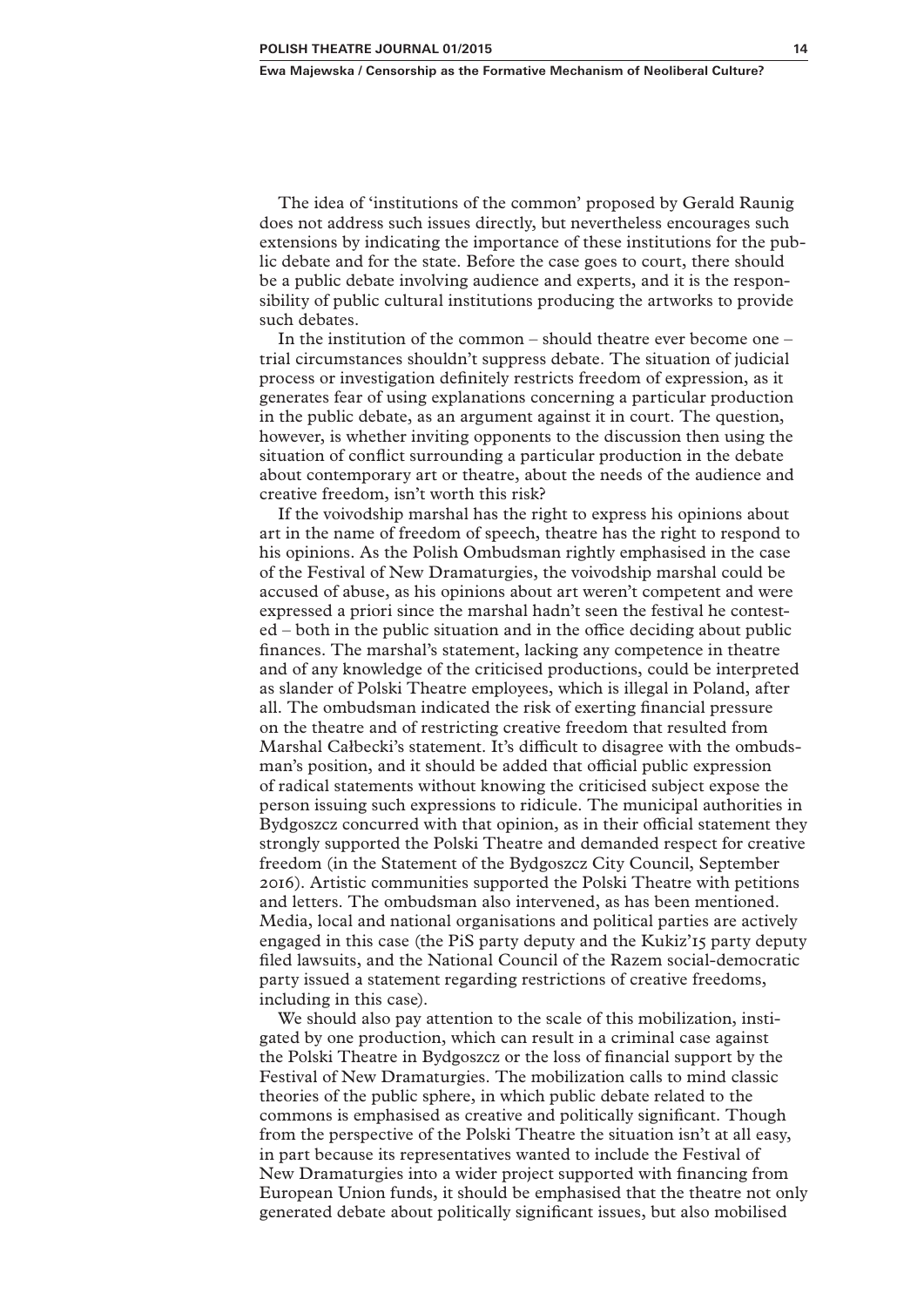many groups and individuals to take a stand in issues related to culture, its public funding, content presented in theatres and the common good. This debate is not neutral, and in this sense it differs from what was recognised as debate in the public sphere by its classic philosophical proponents such as Jürgen Habermas.

Discussion about the common good definitely assumes interests and relationships between participants. As feminist thinkers such as Nancy Fraser, emphasize, the presence in culture is embodied and embedded in economical, gender, ethnic and cultural contexts.<sup>32</sup> Debate around a theatre scandal engaging clerks and politicians, audience, performers and producers, theoreticians and readers as well as the media is, of course, a debate that's not characterised by the 'disinterestedness' typical in the liberal public sphere. After all, it's not related to tastes but concerns content acceptable to be shown in theatre financed from public funds, and who has the right to decide about repertoire and the process of making these decisions. In this sense, such debate not only implements Butler's idea of 'excitable speech' – an engaged, 'interested' debate in which the rights of certain subjects to exist, be seen and have their space in the public discourse and to recognition are negotiated. But which is also not 'disinterested' in the sense this notion is given by Pierre Bourdieu in *Distinction: A Social Critique of the Judgement of Taste,* where he questioned the allegedly 'disinterested' character of judgements of taste and demonstrated their entanglement into class positions, networks of cultural dependence and privileges. In contrast to Bourdieu, however, Butler believes that emancipatory moments of insubordination are possible in culture, for example in situations of censorship and hate speech when their victims, instead of giving in to oppression and subjecting to supervision, sometimes generate beautiful or paradoxical responses, not fearing vulnerability but exploring it. 33

Neither Raunig nor Negri write about this explicitly, but I have the impression that it is the logical consequence of their reflections, that the institutions of the common must take into account their weak position, or rather the weak positions of their participants. People engaging in institutions of the common are difficult to imagine in hegemonic roles, especially in view of their constant engagement in the context and community, the constant building and supporting of relations between elements within the social sphere. These are not strong, autonomous, liberal subjects emphasising only their own reasons and defending only their own interests, understood not only as detached from other people but also from the context and situatedness. Institutions of the common should treat this non-missionary, engaged activity as a problem, but also as their advantage.

Theatre that can allow this would not close itself by defending its own authority over the audience or its own reasons against other reasons. It becomes a space which is much more open to assault and hurt but, as a space of strengthening the common, it also becomes an institution people want to engage with and support. Isabel Lorey analyses neoliberal societies as those in which instability, a sense of danger and risk

<sup>32</sup> Jürgen Habermas, *The Structural Transformation of the Public Sphere* (Cambridge: MIT Press, 1991); Fraser, *Fortunes of Feminism*.

<sup>33</sup> Butler, *Excitable Speech*; Perre Bourdieu, *Distinction: A Social Critique of the Judgement of Taste* (New York: Routledge 1984).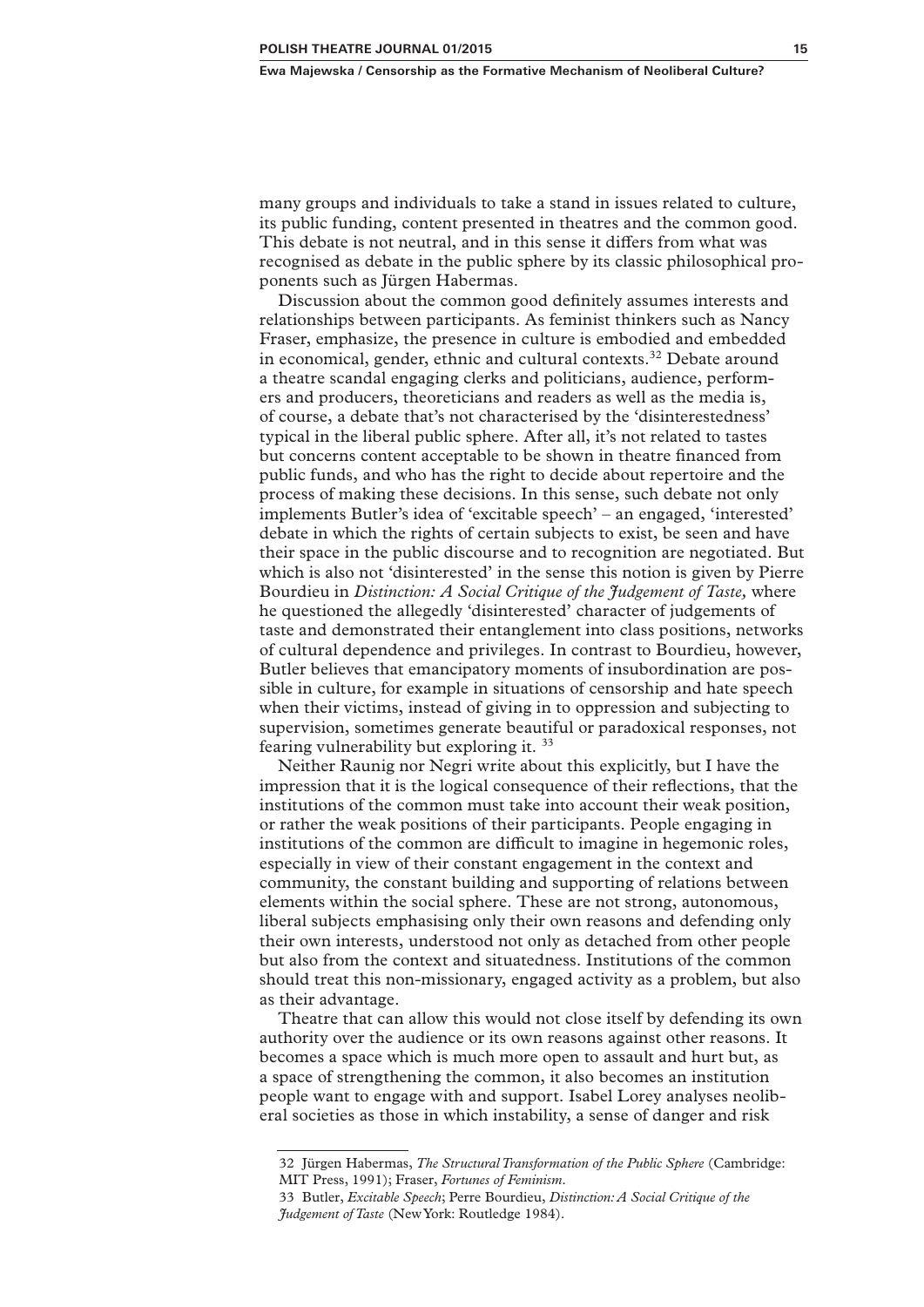play fundamental roles.34 The management of instability, so typical in neoliberal politics, results in huge damage in the domain of cultural production as well, but here, contrary to many other economic sectors, solidarity can become a successful strategy, also because the system of public funding for culture forces authorities to take into account not only the legal protection of creative freedom and the condition of contemporary culture, but also to include opinions and needs of audiences and artistic communities. Raunig's suggestion that institutions of the commons should become the factor transforming the state is not absurd in the context of theatres, and of the system of their organization and funding available in Poland, if only for the simple reason that the very engagement into a debate on creative freedom transforms clerks, usually alienated in their functions, into participants in debates on culture.

I have attempted to demonstrate that attempts at censoring artworks and theatre repertoire can lead to inclusion of the 'obscene' – what is 'off the stage', as Lynda Nead has argued – into the sphere of visibility.35 The 'obscene' often turns out to include elements which are simply excluded from culture, such as sexuality or economy, but sometimes it also includes religious and ethnic issues or even the audience itself, as an invisible element of cultural life in some theatre formulas. Bringing these into visibility often begins with labelling an issue, a group or a problem as 'obscene', in order to include it in the laborious process of social and cultural negotiations and in the process of cultural development of the canon. If we think about the complicated trajectories of such masterpieces of contemporary culture as James Joyce's *Ulysses* or Allen Ginsberg's *Howl*, scandals instigated by opening up theatre stages, painters' studios and institutions of higher education to women, perhaps we can stop interpreting today's censoring activities solely as assaults on freedom. Instead, we could regard them as a standard element of the process of cultural development – as expressions of anxiety and articulations of power which become gradually democratized by allowing visibility for more problems and people we would have never expected to see there only a few generations ago.

It is not my intention to accept a linear vision of the evolution of culture, but I would like to emphasise that the process of its creation is no bed of roses, to paraphrase Hegel, but is rather a sphere of conflict in which the roles of its agents often fail to meet those which they ascribe to themselves, especially in retrospect. Current maladies in contemporary theatre can, therefore, be regarded as a necessary element of its development – the resistance of traditionalist and conservative communities and groups to processes of emancipation, democratisation and participation, but often benefiting from opportunities brought about by these very processes.

Translated by Monika Bokiniec

<sup>34</sup> Lorey, *States of Insecurity*.

<sup>35</sup> Nead, *The Female Nude*, 25; Majewska, *Sztuka jako pozór?*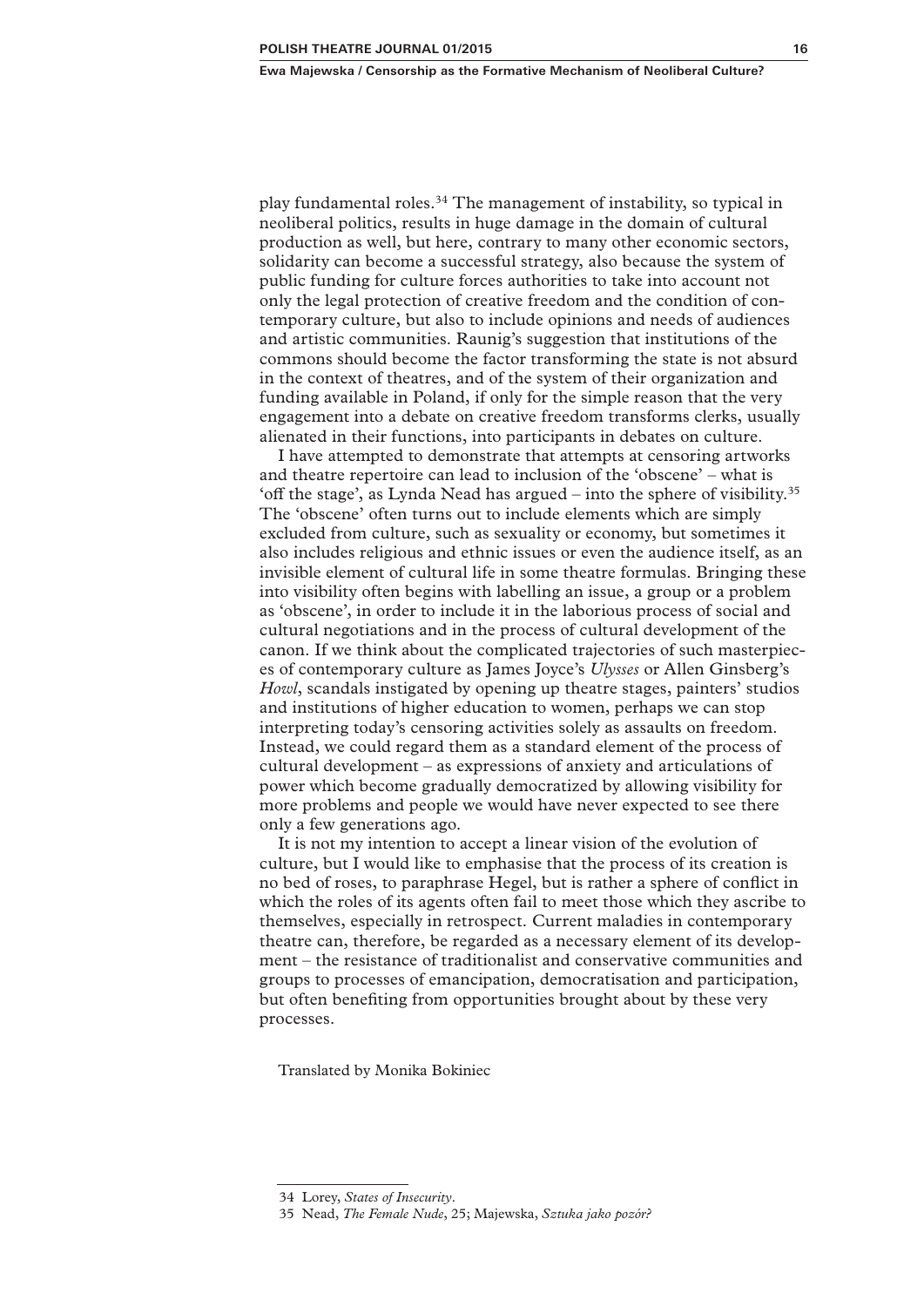Bibliography:

Adamiecka-Sitek, Agata, Iwona Kurz, *Polska Golgota Picnic* (Warsaw: Wydawnictwo Krytyki Politycznej, 2015)

Adamiecka-Sitek, Agata, Irena Kurz, ,Democracy: Do It Yourself', *Polish Theatre Journal* 2 (2016)

Agamben, Giorgio, *Stan wyjątkowy*, trans. Monika Surma-Gawłowska (Kraków: Korporacja Ha!Art, 2008)

Bailey, Saki, 'Legalizing the Occupation', in *Truth Is Concrete: A Handbook for Artistic Strategies in Real Politics*, ed. Florian Malzacher (Berlin: Sternberg Press, 2014)

Benjamin, Walter, 'Tezy o historii', in Benjamin, *Anioł historii. Eseje, szkice, fragmenty*, trans. Hubert Orłowski, (Poznań: Wydawnictwo Poznańskie, 1996)

Berlant, Lauren, 'The Subject of True Feeling: Pain, Privacy, Politics', in *Cultural Pluralism, Identity Politics and the Law*, eds. Austin Sarat, Thomas R. Kearns (Ann Arbor: University of Michigan Press, 1999)

Bourdieu, Pierre, *Dystynkcja. Społeczna krytyka władzy sądzenia*, trans. Piotr Biłos, (Warsaw: Wydawnictwo Naukowe Scholar, 2005)

Buck-Morss, Susan, *Hegel, Haiti i historia uniwersalna*, trans. Katarzyna Bojarska, (Warsaw: Wydawnictwo Krytyki Politycznej, 2014)

Butler, Judith, *Walczące słowa*, trans. Adam Ostolski, (Warsaw: Wydawnictwo Krytyki Politycznej, 2010)

Butler, Judith, Gayatri Spivak, *Who Sings the Nation State?* (London: Seagull Press, 2007)

Dąbrowski, Jakub, *Cenzura w sztuce polskiej po 1989 roku. Artyści, sztuka i polityka* (Warsaw: Fundacja Kultury Miejsca, 2014)

Deleuze, Gilles, Felix Guattari, *Tysiąc Plateaux*, (Warsaw: Fundacja Bęc Zmiana, 2015)

Derrida, Jacques, ,Przed prawem', in *Nienasycenie. Filozofowie o Kafce*, eds. Łukasz Musiał, Arkadiusz Żychliński (Kraków: Korporacja Ha!Art, 2011)

Duggan, Lisa, *Twilight of Equality: Neoliberalism, Cultural Politics and the Attack on Democracy* [New York: Beacon Press, 2003]

Electronic Frontier Foundation, *Blogging Under Surveillance*, https://www.eff. org/pl/node/81889 [accessed on10 May 2017]

*Ekspress Bydgoski*, 28 September 2016,

http://www.expressbydgoski.pl/kultura/a/marszalek-calbecki-chce-finansowo- -ukarac-teatr-polski-w-bydgoszczy-oswiadczenie,10779298/ [accessed on 10 May 2017]

Foucault, Michel, *Nadzorować i karać* (Warsaw: Wydawnictwo Aletheia, 1998)

Foucault, Michel, *Nadzorować i karać*, trans. Tadeusz Komendant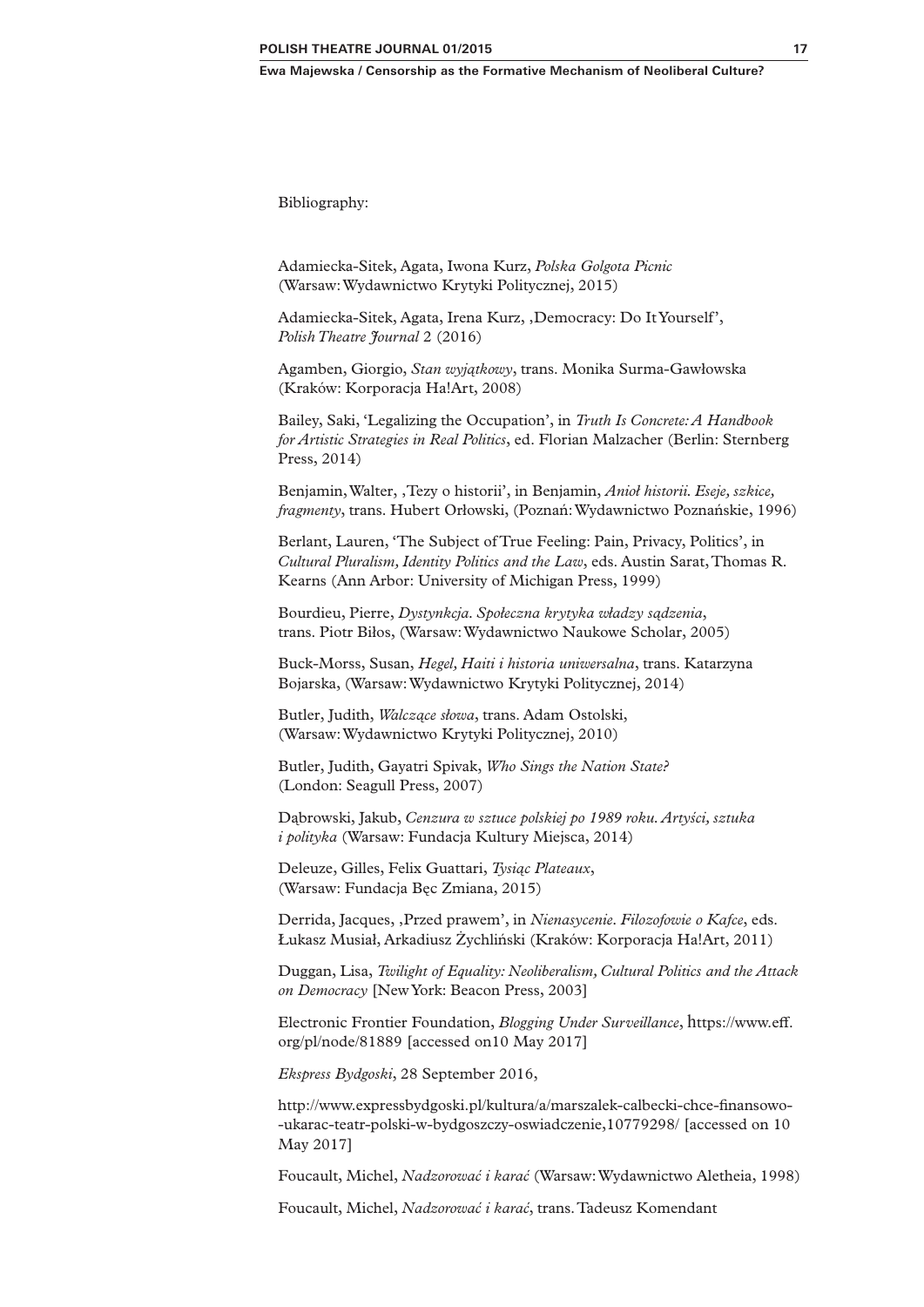(Warsaw: Wydawnictwo Aletheia, 1998)

Foucault, Michel, *Hermeneutyka podmiotu*, trans. M. Herer, (Warsaw: Wydawnictwo PWN, 2012)

Fraser, Nancy, 'Rethinking the Public Sphere',in *Social Text* 25–26 (1990)

Fraser, Nancy, *Drogi feminizmu*, trans. Agnieszka Weseli (Warsaw: Wydawnictwo Krytyki Politycznej, 2014)

Gatens, Moira, 'Privacy and the Body: The Privacy of the Affect', in *Privacies: Philosophical Evaluations*, ed. Beate Rössler (Stanford: Stanford University Press, 2004)

Habermas, Jürgen, *Strukturalne przeobrażenia sfery publicznej*, trans. Paweł Ciołkiewicz (Warsaw: Wydawnictwo PWN, 2009)

Hardt, Michael, Antonio Negri, *Rzeczpospolita* trans. zespół Praktyki Teoretycznej (Kraków: Korporacja Ha!Art, 2012)

Kowalczyk, Izabela, *Uroki władzy* (Poznań: Galeria Miejska , Arsenal', 2009)

Lorey, Isabell, *States of Insecurity* (London: Verso, 2015)

Marzec, Wiktor, *Rebelia i reakcja. Rewolucja 1905 roku i plebejskie doświadczenie polityczne* (Kraków: Wydawnictwo Universitas, 2016)

Majewska, Ewa, *Sztuka jako pozór? Cenzura i inne formy upolitycznienia kultury*, (Kraków: Korporacja Ha!Art, 2013)

Morawski, Piotr, 'Władza widza', *Dialog* 1 (2015)

Nawratek, Krzysztof, *Dziury w całym. Wstęp do miejskich rewolucji* (Warsaw: Wydawnictwo Krytyki Politycznej, 2012)

Negri, Antonio, Judith Revel, *Commons in Revolt*, http://www.uninomade.org/ commoninrevolt/ [accessed on 12 July 2011]

NCAC, The File Room, http://thefileroom.org/documents/dyn/DisplayCase. cfm/id/1129 [accessed on 10 May 2017]

Nead, Lynda, *Akt kobiecy. Sztuka, obscena i seksualność*, trans. Ewa Franus, (Poznań: Rebis, 1998)

Nowak, Maciej, 'My, czyli nowy teatr publiczny', *Dialog* 6–7 (2016)

Nowak, Marek, Przemysław Pluciński (eds.), *O miejskiej sferze publicznej* (Kraków: Korporacja Ha!Art, 2011).

Oświadczenie Rady Miasta Bydgoszcz, September 2016, http://www.e-teatr.pl/ pl/artykuly/229042.html [accessed on 10 May 2017]

Pateman, Carole, *Kontrakt płci*, trans. Jarosław Mikos (Warsaw: Wydawnictwo Czarna Owca, 2015)

Rancière, Jacques, *The Ignorant Schoolmaster: Five Lessons in Intellectual Emancipation*, trans. Kristin Ross (Standford: Stanford University Press, 1991)

Raunig, Gerald, 'Occupy the Theater, Molecularize the Museum! Inventing the (Art) Institution of the Commons', in *Truth Is Concrete: A Handbook for*